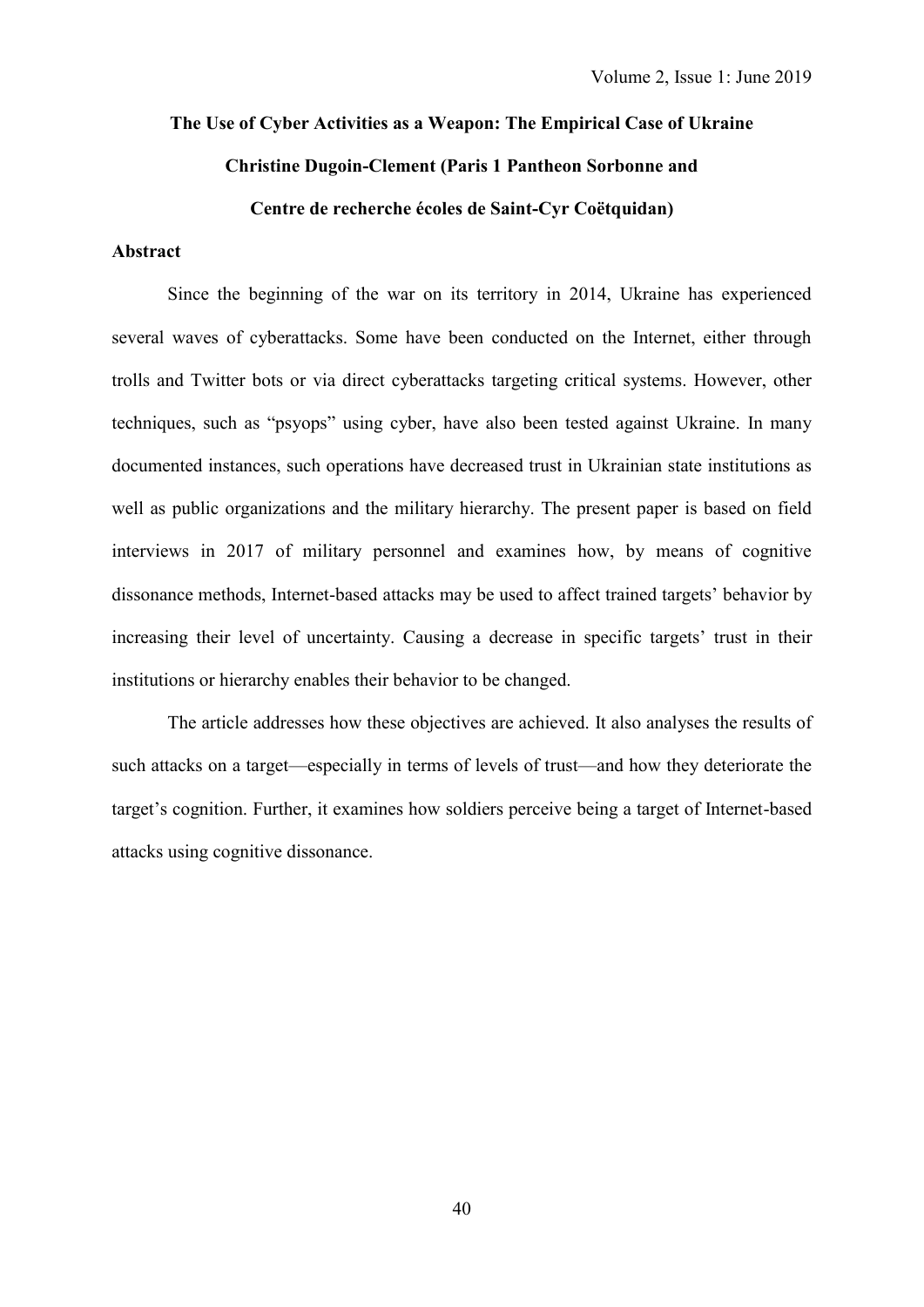# **Introduction**

Since the Maidan revolution in late 2013, Ukraine has faced war on its eastern territories in Donbass. This ongoing war is not only "kinetic" but has also included a large cyber warfare component. According to President Poroshenko, Ukraine faced 6,500 cyberattacks on 36 Ukrainian targets between November and December 2017 alone. The attacks included classical intrusions on private and professional emails of persons of interest, as well as Distributed Denial of Service attacks (DDoS) of websites (including government). Largerscale operations were also conducted, such as an attack on the electronic system used for the presidential election (May 2014) or power cuts affecting 225,000 people in 2015 and the Kiev blackout of December 2016.

Numerous operations targeting human psychology were conducted against Ukraine, notably on soldiers. Some of these operations used multifaceted tools to interfere with the robust cognition acquired by soldiers during training and to weaken trust in their hierarchy and government. The aim was to influence the subjects' behavior unbeknownst to them, a key issue this article will address.

In 2017, we conducted field interviews with active soldiers and veterans. The aim was to conduct a qualitative analysis in the light of cognitive dissonance theories (self-consistency and SSM model), a decision driven by the nature of the field and the specific profile of the subjects studied. Based on the 2017 interviews, we considered the question of whether Ukrainian soldiers' trust had been affected by cognitive dissonance deployed in Internetbased operations. In other words: had their perceptions changed and uncertainty increased enough due to Internet consumption to modify their behaviors? Another key question was to define whether they were aware of being potential targets or not.

Part I of the paper reviews the literature and defines some of the terminology, such as psyops, etc., and explains the theories used in the analysis, such as cognitive dissonance, and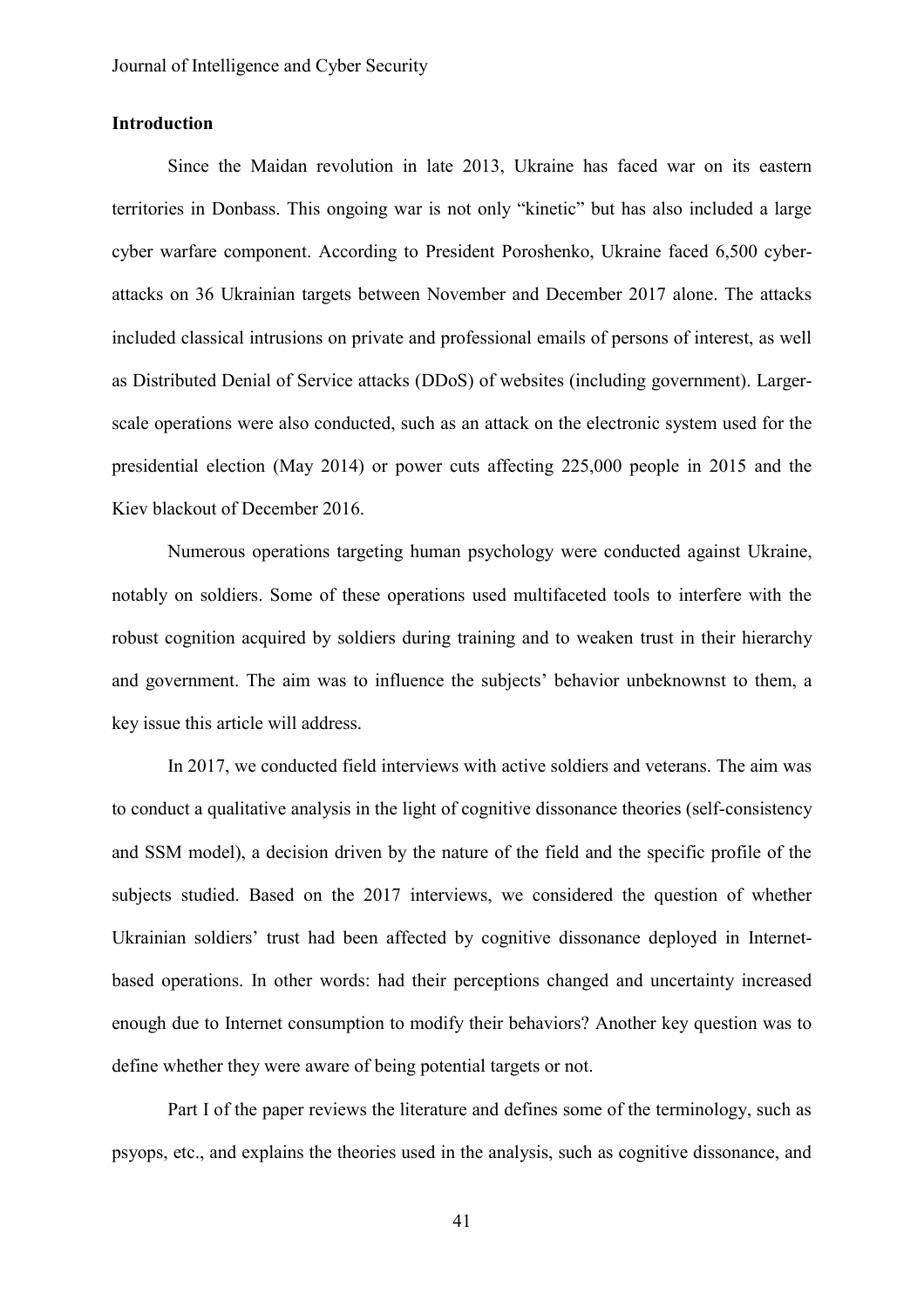trust in military affairs and in the Internet. Part II presents the Ukrainian case study, its methodology, the data collected, and our analysis.

#### **Literature Review and Definition of Terms**

Terms such as "cyber warfare" and "psyops" are often loosely defined due to their cross-disciplinary nature. As such, before presenting the theoretical framework we start the paper by defining relevant terms. This will help shed light on the data collected and analyzed, to be presented in Part II.

### *Clarifying the Terms*

For Schaap, "cyber warfare" is "the use of network-based capabilities of one state to disrupt, deny, degrade, manipulate, or destroy information resident in computers and networks themselves, of another state" (Schaap 2009). Other definitions invoke "actions by a nation-state to penetrate another nation's computers or networks for the purposes of causing damage or disruption" (Clarke 2010). Still others divide cyber warfare into two types: strategic and operational. Strategic is explained as "a campaign of cyberattacks one entity carries out on another," while operational "involves the use of cyberattacks on the other side's military in the context of a physical war" (Libicki 2009). For the purpose of this paper, we use Schaap's definition of cyber warfare, as Libicki's refers to physical war by an identified adversary and as such is not applicable here.

In our case, although suspicions fall on Russia, final attribution of cyber operations is not absolutely defined. And while Clarke's definition involves a "nation-state," Ukraine faces both a separatist movement and cyberspace struggle against structures that are not all officially linked to a nation-state. Furthermore, the present paper addresses cyber operations having psychological effects on military staff rather than effects on computers or networks. Accordingly, we use the term "cyber operation" instead of "cyberwarfare." Moreover, our choice accords with NATO's Cooperative Cyber Defence Centre of Excellence (CCDCOE).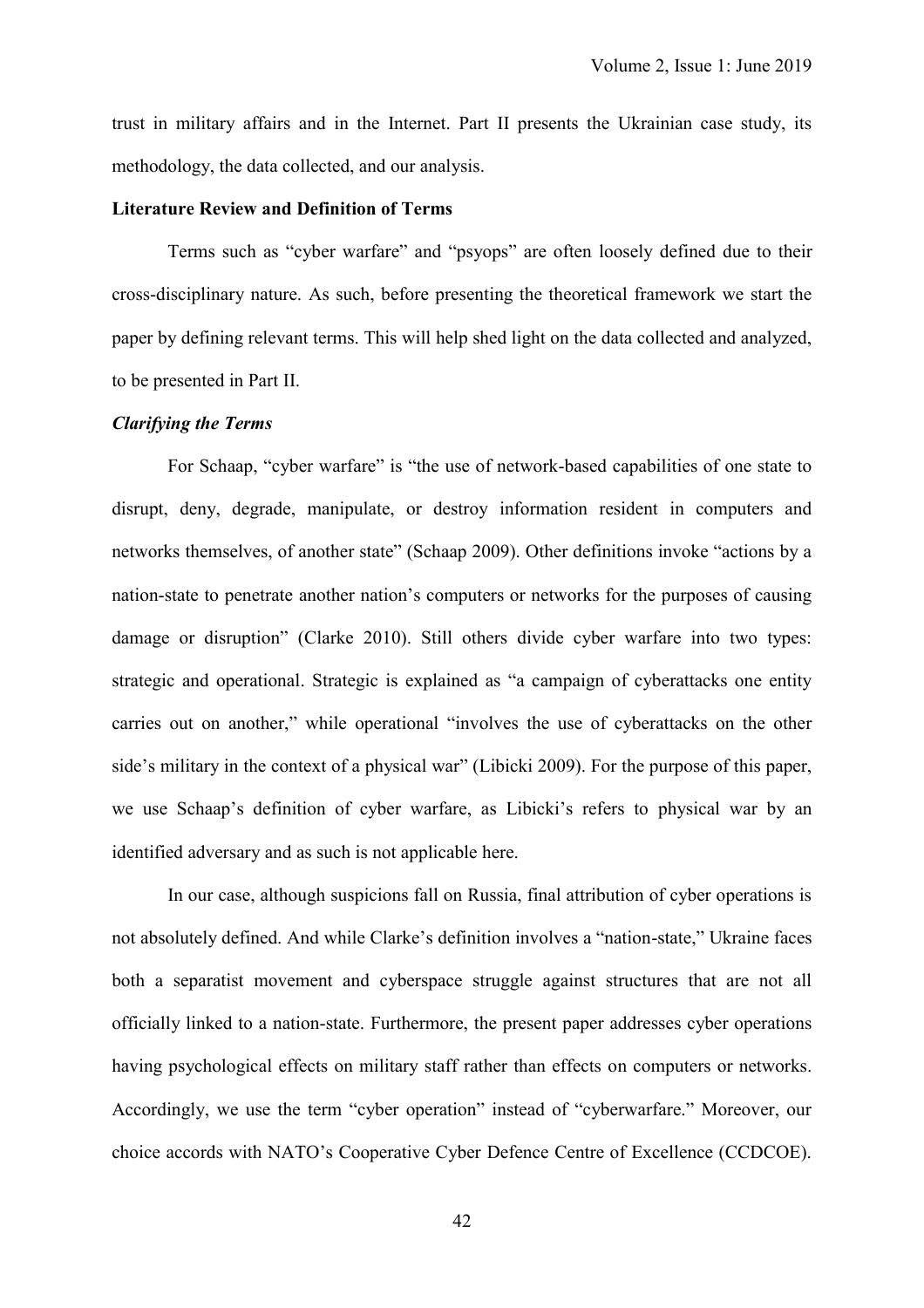This seems wise, given that the Ukraine conflict is linked to Russia's geopolitical strategy. The CCDCOE's definition (found in the Tallin Manual on the International Law Applicable to Cyber Warfare) denotes a broad approach and is defined as "the employment of cyber capabilities with the primary purpose of achieving objectives in or by the use of cyberspace." Moreover, as the Tallinn manual is the result of a transnational study group, it makes sense to use its terminology.<sup>1</sup> Applied to the present subject, the CCDCOE's definition is large enough to embrace cyber psyops in a context of war, which matches our subject perfectly.

There is agreement among experts today that Ukraine was—and is—a test lab for cyber warfare operations and "psyops," or psychological operations (Greenberg 2017). When talking about psyops, we refer to operations aimed at influencing an enemy's state of mind through non-kinetic means. For this purpose, psyops can use chosen information or indicators to influence people's emotions, thoughts, and reactions. Targets will consequently change their minds and behaviors and, as fallout, the behavior of governments, organizations, or groups can also be changed. The word "psyops" first appeared in 1965 although the expression "Military Information Support Operations" (MISO) may also be used. On the Ukrainian information front, when addressing psyops, various channels were used to match the psychological profiles of targets, and the military was no exception. Concerning soldiers, stealth operations were conducted through the Internet, particularly social networks and chat forums. These operations targeted active fighters as well as veterans and used peer group trust to generate doubt and uncertainty toward the government and military hierarchy.

# *Existing Literature Review*

 $\overline{a}$ 

<sup>1</sup> The Tallinn manual (*Tallinn Manual on the International Law Applicable to Cyber Warfare*, published in 2013 and followed by an updated version in 2017) was written on the invitation of the CCDCOE by a transnational group of IT experts and legal scholars. It deals with international law applications in cyber operations conducted by and directed against states, in cyber conflict and cyber warfare; as such, it had to define the terms covered by laws in this field.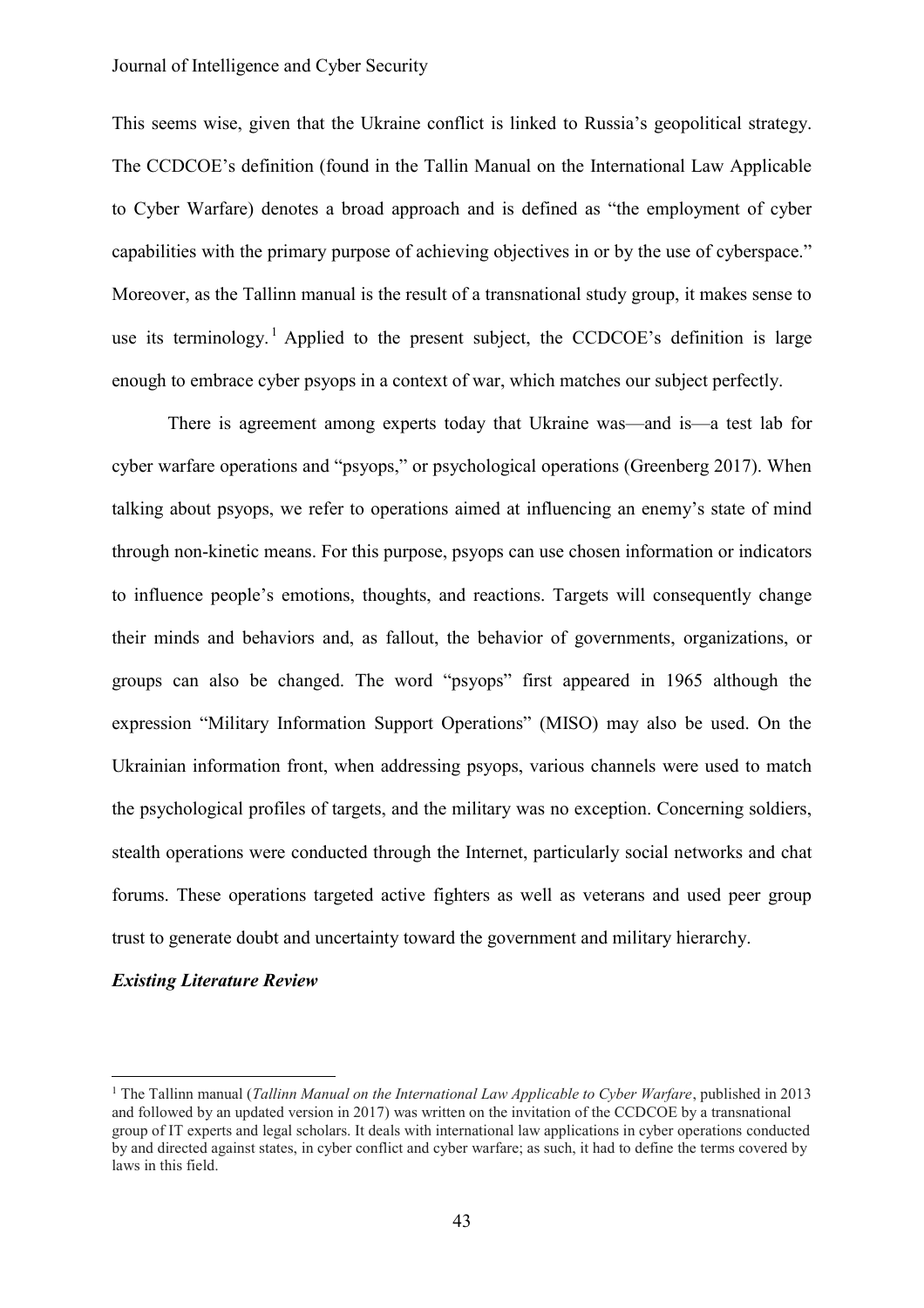By its very nature, the subject of the paper is at the crossroads of various theoretical frameworks. Due to their make-up, the operations studied require three different approaches. The methodology is based on cognitive dissonance and heuristic biases; the effects observed involved trust in military teams and military psychology; and the way messages are disseminated are essentially Internet-based, requiring channel-based trust.

# *Cognitive Dissonance and Decision Making*

Although cyber operations use new technology, the methods of influence, such as persuasion or psychological destabilization, have been used before. Cyber tools, with their speed and opacity, are a way to designate a strategy, here based on cognitive dissonance. Developed in the 1950s by Léon Festinger, cognitive dissonance theory postulates that when two cognitions are opposed (said to be "irrelevant") in someone's mind, he or she will experience a "motivational psychological discomfort." The discomfort is "motivational" because in order to feel comfortable again, the subject will behave in such a way as to reinforce or weaken one of these cognitions. Aronson (1968, 1992) improved this theory by casting it in a more functional light. He developed the "self-consistency" variation, in which dissonance arises in people from contradictions between individual behavior/action and their perception of themselves. In this theory, the more people's perception of themselves is positive, or whose values are socially considered as positive, the more they will feel cognitive dissonance. And individuals whose lives are at risk are also more sensitive to cognitive dissonance (Jonas, Greenberg, & Frey 2003).

It seems clear that subjects such as soldiers match these prerequisites perfectly. Effectively, soldiers are associated with values perceived as highly positive, such as sacrifice for the greater good (related to heroic mythology), regularly putting their lives at risk, and facing extreme situations (that is, situations that are unpredictable, risky, and subject to rapid change). Further, empirical experience strengthens cognition. Since it helps soldiers stay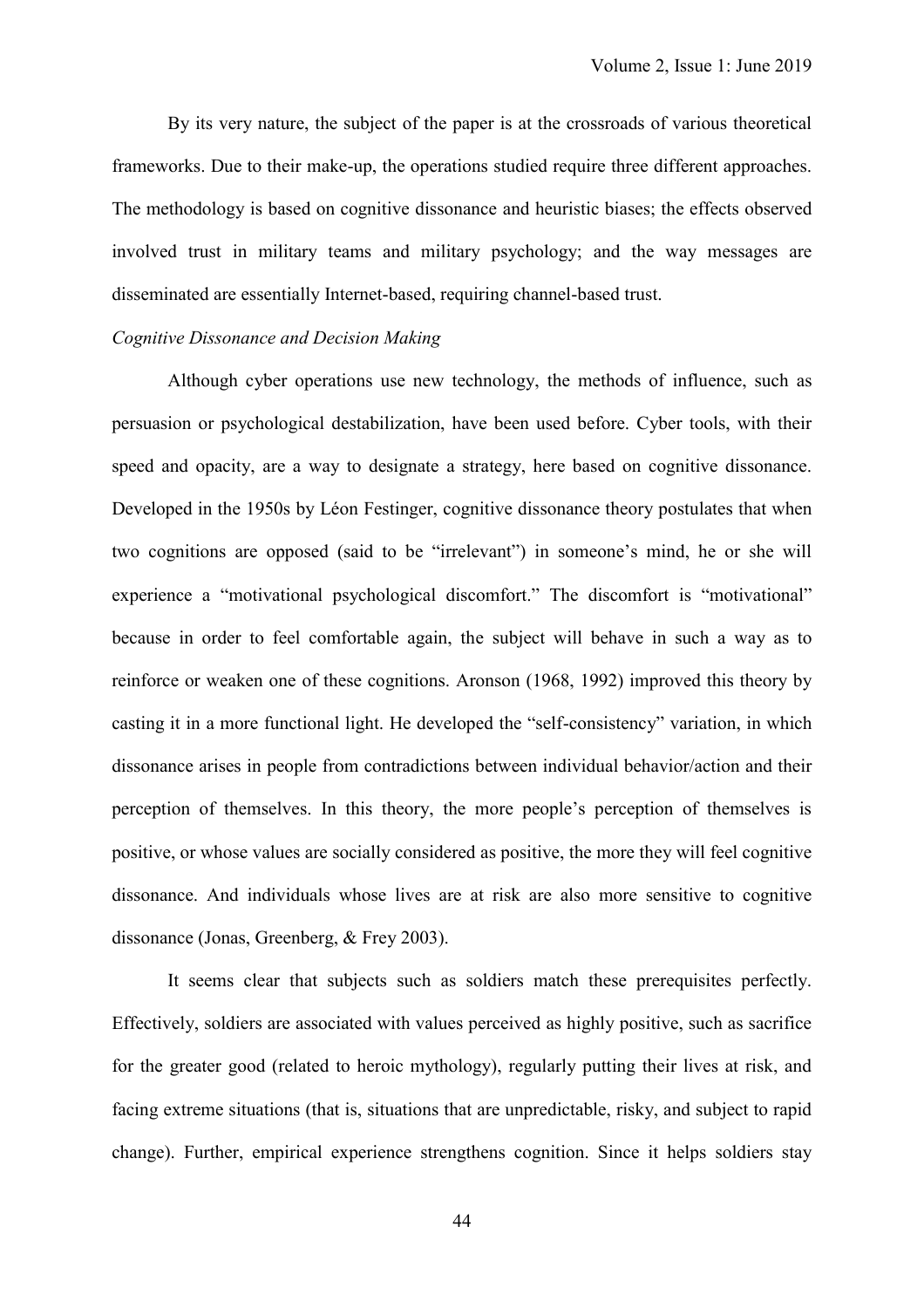#### Journal of Intelligence and Cyber Security

alive, training is validated by field experience and external operations (EOs). Training is therefore internalized, and soldiers follow it completely, consistent with Festinger (1956), for whom a cognition can be the result of past experience. In the case of soldiers, a cognition is initially learned during training, then later reinforced through validation by everyday life experience in extreme situations. According to theory, the more the cognition linked with their values is strengthened, the greater their reaction toward inappropriate behavior will be, functioning as an emotional reaction by-passing the thinking filter: more a reaction than a reflection.

Another relevant development of the theory is the Self Standard Model (SSM) of Stone and Cooper's integrative model (1999). In this version, the cognitive elements affected by dissonance may be personal standards (idiographic arousal) or normative standards (nomothetic arousal). In the case of soldiers, normative standards can turn into personal ones. On this basis, theoretically, they are highly sensitive to cognitive dissonance and thus to a potential cognitive attack. Indeed, cognitive dissonance incurred by psyops mobilizes soldiers' own standards to arouse dissonance—motivational discomfort—and make them change their behavior. These operations are highly effective when they decrease trust and certainty in soldiers' minds, thereby weakening the cornerstone of a properly functioning military, as we shall see in Part II.

With regards to the self-consistency model and Self Standard Model theory, the more a target is trained and conditioned, the more it can merge its professional values and selfperception, combining idiomatic and nomothetic standards. Consequently, training gives serious indicators on how soldiers think and react, thus helping in profiling. If the target is conditioned enough, we can postulate that this kind of profiling could be very effective and close to what a personal profile can be. Moreover, when reacting to a psyop built on cognitive dissonance, the target will not even be aware he had been influenced, as he changed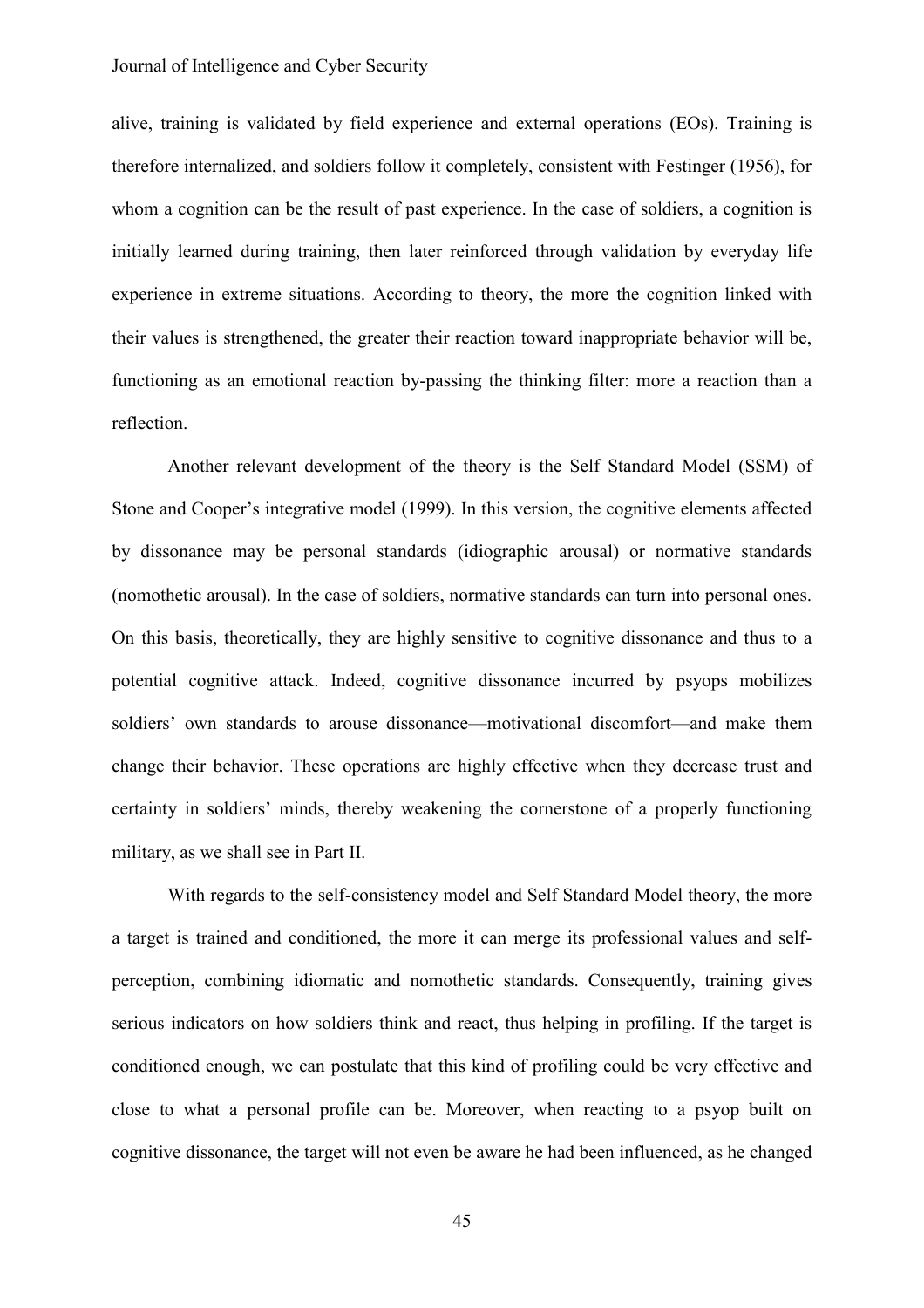his behavior according to what he perceived as the very values and elements which are part of his personality, as highlighted by our interviewees' responses to their perception of being a target. Consequently, in professional settings, compromised personnel will not be easily detected because they are still loyal to the overall pattern of what must be defended and what is worth fighting for.

It seems clear that the risk component of a deterioration in trust is a change in behavior based on a change in decision-making. But making a realistic prediction of what the agent behavior could be in order to secure an organization strategy (i.e., being sure that orders are going to be executed without modification) implies the supposition that decisionmaking is based on rationality. The "rational choice model" refers to theories of action in this area of research. Developed initially by Friedman (1953), the Theory of Rational Choice (TRC) is based on a holistic approach and has achieved paradigmatic status in economic sciences. More specifically, the TRC states that individuals act according to two criteria: maximization and coherence, in which rationality is a link between information and individual preference. While this theory helps predict expected decision results, some authors (Elster & Gerschenfeld 1986; Bourdon 2004; Allais 1955) highlight its lack of realism. TRC does not in fact take account of environmental factors, or of the subjects' experiences and intuition, and thus has certain inherent limitations.

In response to these, Kahneman and Tversky (1977) developed a decision model that departs from the theory of rational choice and attempts to define the mechanisms leading to individual and collective decision-making. Basing their theory on a heuristic approach that privileged heuristics and biases (HB), Kahneman and Tversky proposed decision-making as the product of mechanisms of interaction between the automatic system and the reflected system. In HB, mental process is constituted by two different systems: the automatic system (System I) based on immediately available knowledge, always able to generate an answer,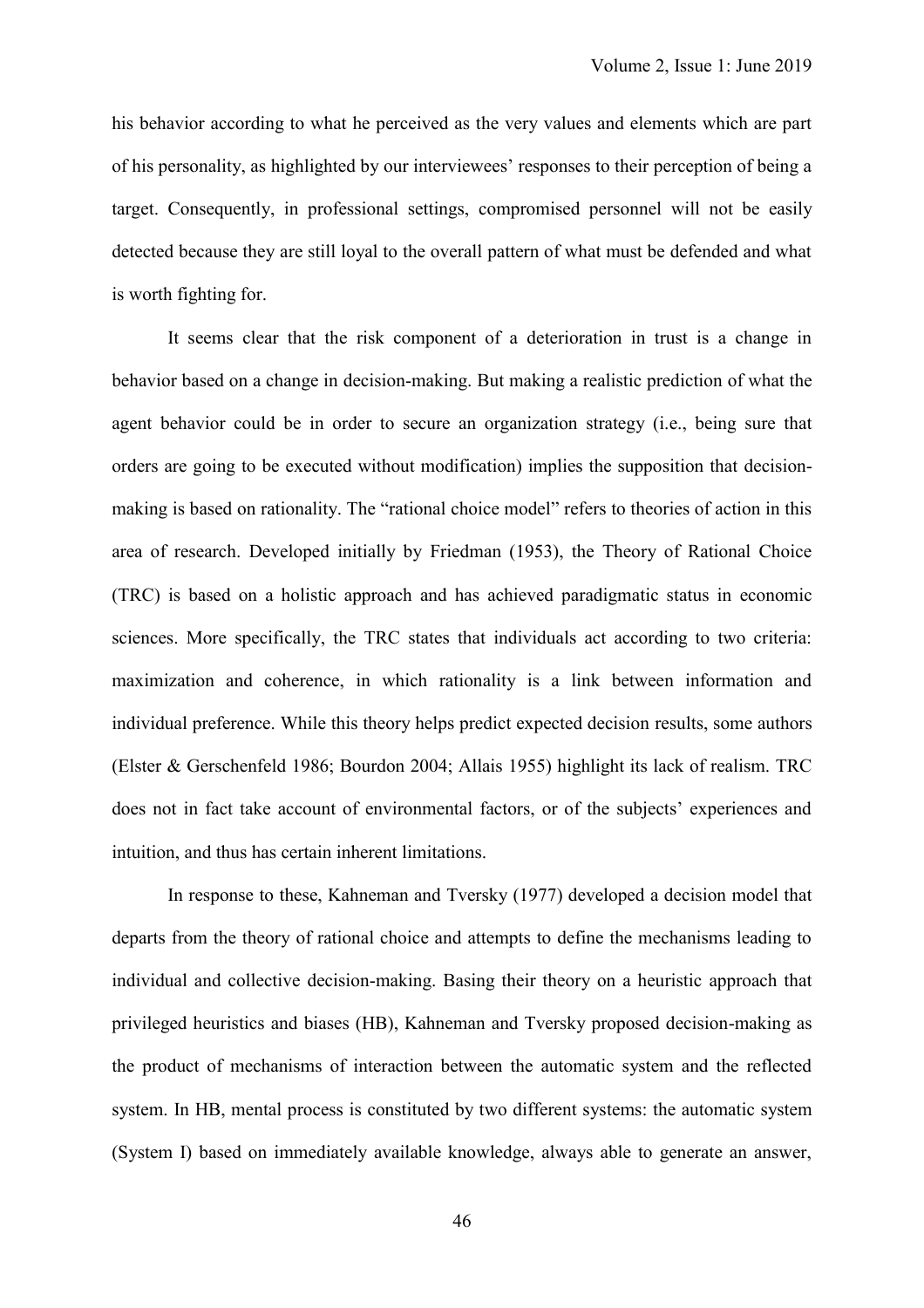and the reflexive system (System II) producing judgments and able to rationalize the ideas produced by System I.

More concretely, System I is based on innate abilities and makes quick associations between ideas (Morewedge & Kahneman 2010). It is known for translating emotion into impulsion, given that emotion is understood as a psychological and physical reaction to a situation. As such, System I may lead individuals to act suddenly (by reflex) without thinking about the consequence (Baratt 1993). System II uses memory and requires attention and effort to work (Beatty & Kahneman 1966; Kahneman, Tursky, Shapiro, & Crider 1969). Consequently, when this system is called into play, it becomes difficult for the individual to perform multiple actions at once (Kahneman 2012). In practice, System I generates suggestions (feelings or intuitions) when a new situation arises and submits them to System II, which decides to launch actions. But the two systems may conflict (Gilovich, Griffin, & Kahneman, 2002). In this case, automatic reaction coupled with the intention of correcting a situation may cause problems.

As to our subject of interest, cyber operations may attempt to change System I in order to produce unexpected behavior in the targeted organization's agents. Effectively, changing System I will generate biased suggestions and result in a change of actions triggered by System II based on System I data. Moreover, intuition—managed by System I comes from emotions and thus from the affective domain. Here, military values may switch from cognitive to affective and be reinforced by individual experience, modifying the intuition. According to Klein (1999) intuition also comes from experience, and military personnel usually develop strong intuition in their own field of action. According to Kahneman's theory, the efficiency of cyber operation as described could be particularly important.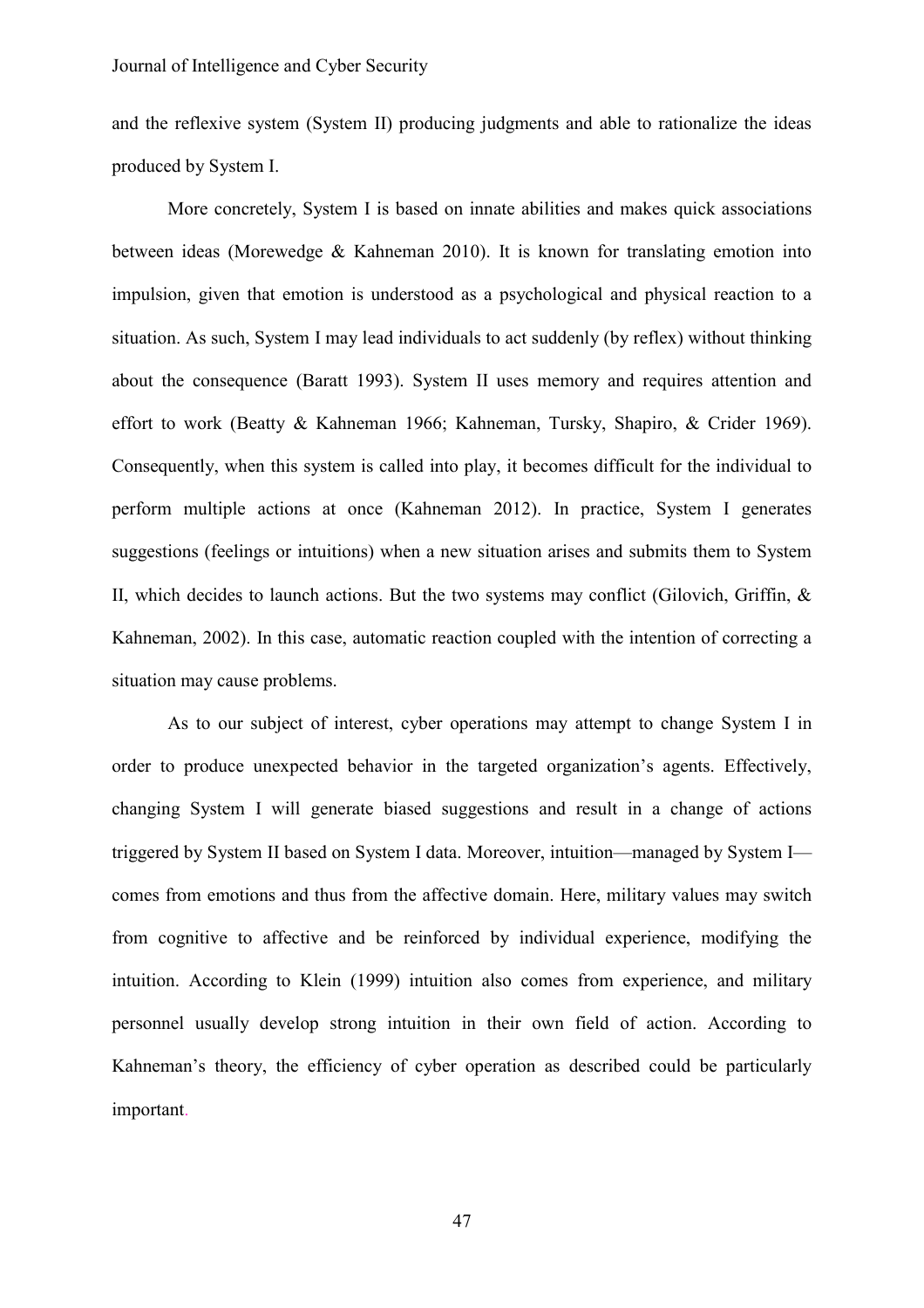As such, this study examines the possibility that cognitive-dissonance-based psyops can change both soldiers' trust and behavior, as we will see in the presentation of data and analysis. Failure of frontline soldiers to carry out orders properly could endanger an entire operation. To cause this, cognitive dissonance must change a soldier's trust and decisionmaking. Accordingly, prior to proceeding we must look at the literature on trust and cohesion in military affairs.

#### *Trust and Cohesion in Military Affairs*

Trust seems to be the cornerstone of military cohesion and performance. According to McAllister (1995), trust has cognitive and affective underpinnings and is a factor of cohesion. Some meta-analytic studies show a positive relationship between cohesion and performance (Mullen & Cooper 1994). In military matters, performance means achieving the goal of a successful mission with as little loss as possible. Other sources propose three main components of military cohesion: relations between peers, relations between superiors and subordinates, and relations between the armed forces and the government (Stewart 1988; Etzioni 1961). Hence for soldiers, degrading the perception of government and increasing mistrust in superiors will deteriorate cohesion and performance, increasing the risk factor in mission success.

While trust is primordial, it remains a nebulous concept that needs clarifying. Bhattacharya et al. define it as "the expectancy of positive outcomes that one can receive based on the expected action of another party in an interaction characterized by uncertainty" (Bhattacharya et al. 1998). Another definition from Rousseau et al. (1998) indicates a psychological state comprising the intention to accept vulnerability based upon positive expectations of the intentions or behavior of another. Lastly, Mayer, Davis, and Schoorman (1995) define trust as "a willingness to be vulnerable to another party when that party cannot be controlled or monitored." These definitions are particularly apt here because our subjects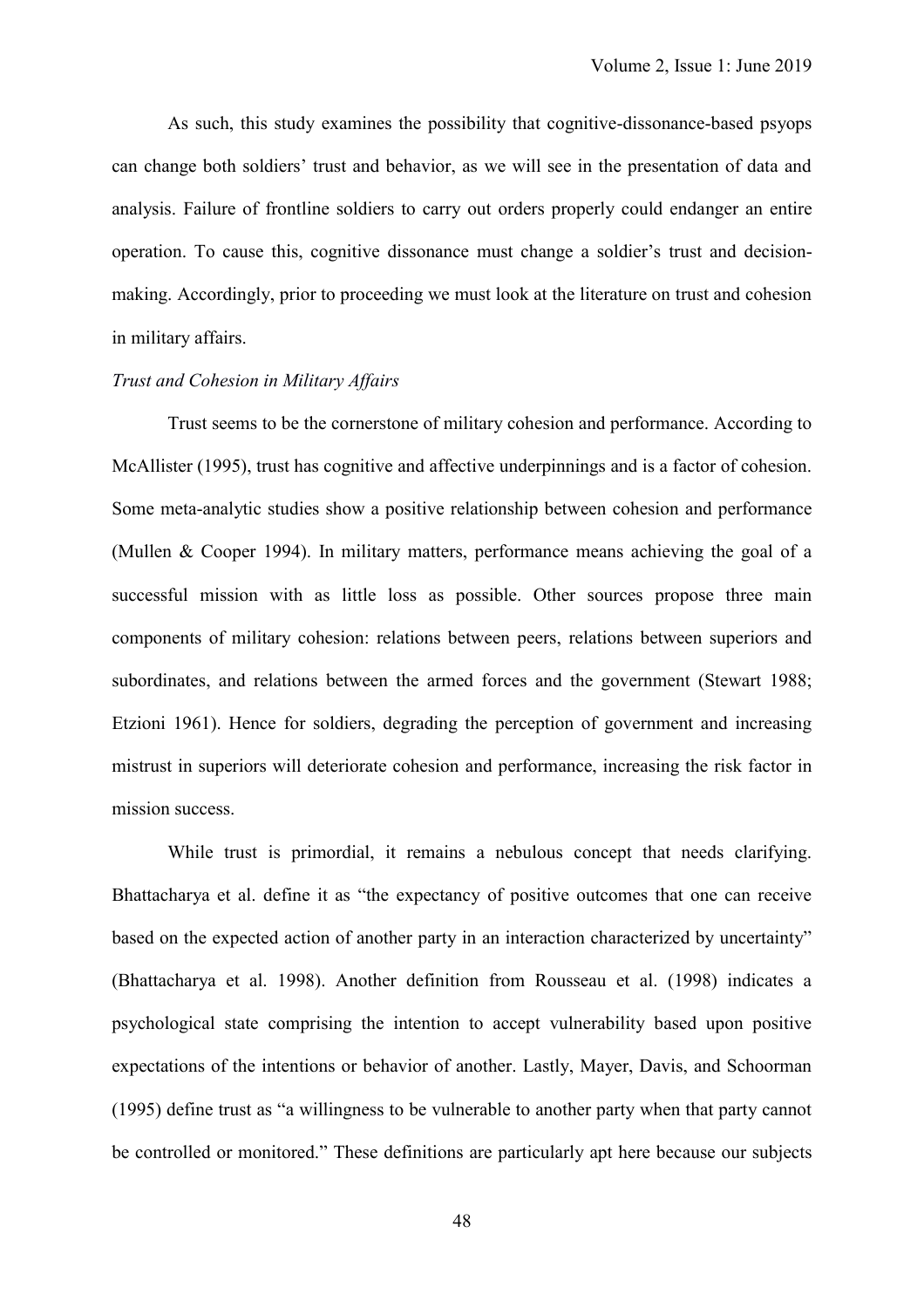live and act under extreme situations. Accepting vulnerability is very real in that they can be wounded or even die in action.

Previous definitions of trust described uncertainty as a game changer. For Rivolier (1998), extreme situations are fast-changing with high levels of uncertainty for participants. To be considered extreme, a situation must also be risky (Lièvre 2014). In military parlance, vulnerability is a recurrent keyword in the definition of trust. Given that soldiers operate in extremely risky situations, it seems clear that trust is a cornerstone in achieving their tasks. In the event of failure, over and above their own mission is the government's credibility and trustworthiness. This can be diminished in its citizens' eyes (if soldiers come home wounded or die in battle, for example) and possibly its allies' too. So, eroding the trust of soldiers may have considerable effects not only on the battlefield but also on the government's policy and stability.

## *Cyber Operations, Access to Information, and Changes in Trust*

 $\overline{a}$ 

Finally, in terms of literature review, in the case of Ukraine, the target of cyber operations was information. Based on our observation of increased uncertainty resulting from cyber operations, a comprehensive update on research into this issue seems appropriate.

According to Negroponte (1995), we live in a digital world, and military personnel are no exception: they are as connected as anybody else. Many of the soldiers we surveyed are "Generation  $Y;$ " indepting by Internet and mobile data consumption figures, this generation is among the most highly connected in history. A survey conducted by Omnibus Institute in the United Kingdom showed that 18 to 34-year-olds look at their smartphone up to 100 times a day, in other words every 9 minutes and 50 seconds. The growth of smartphones has caused a major shift in how we inform ourselves. As far as social media consumption is concerned, mobile usage grew by 30 percent from 2015 to 2016, an increase

<sup>2</sup> *Generation X* refers to people born between 1966–1976; *Generation Y*, or Echo Boomers or Millennials, to people born between 1977–1994; *Generation Z* to people born between 1995–2012.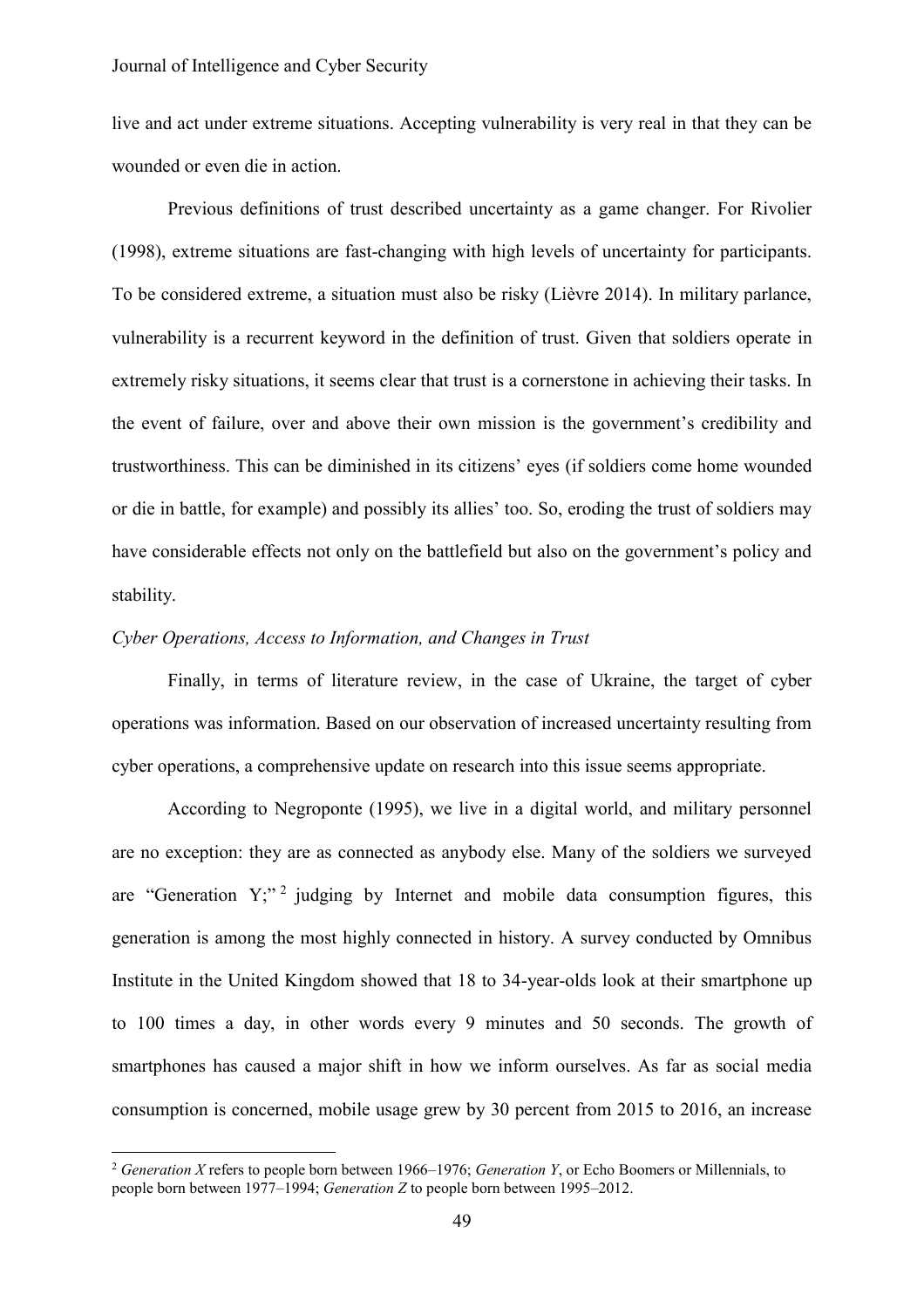of 581 million. Over 91 percent of the 2.8 billion people on social media are connected via mobile devices, and soldiers are no different.

Cyberspace, being a vector of information, changes how people inform themselves, and therefore influences their trust. Although information access may vary depending on age, the trend is clear: more and more people use the Internet to get information, many through social networks. Only two soldiers in our sample were not connected to social networks. So, people can easily be targeted in cyberspace by "information" created for the need of a psyops strategy using cognitive processes. Given that all the soldiers interviewed owned smartphones and said they use them for surfing the web and social networks, analyzing the trust attributed to web-sourced information seems important in understanding how it can be used by an adversary to influence soldiers' perceptions. According to the American Press Institute and the Associated Press-NORC Center for Public Affairs Research (2016), the person sharing a post was considered more important than the original source of information. The survey results showed that the individual sharing the information had a major effect on how trustworthy the information was considered: 51 percent of people said an article was well-reported when shared by a person they trust. With Facebook, 48 percent of the interviewees said how much they trusted the person posting the article influenced how much they trusted the information in question.

As to the military, given the special training and resulting team spirit, we postulated that if information is posted by a soldier, or someone sharing the same values (volunteer, etc.), a soldier's trust in the content will increase. The analysis of data in Part II vindicate this.

# **The Case of Ukraine**

Ukraine has been facing the biggest deployment of cyber operations against a country ever seen. In light of the literature presented in Part I, we examined the possibility that the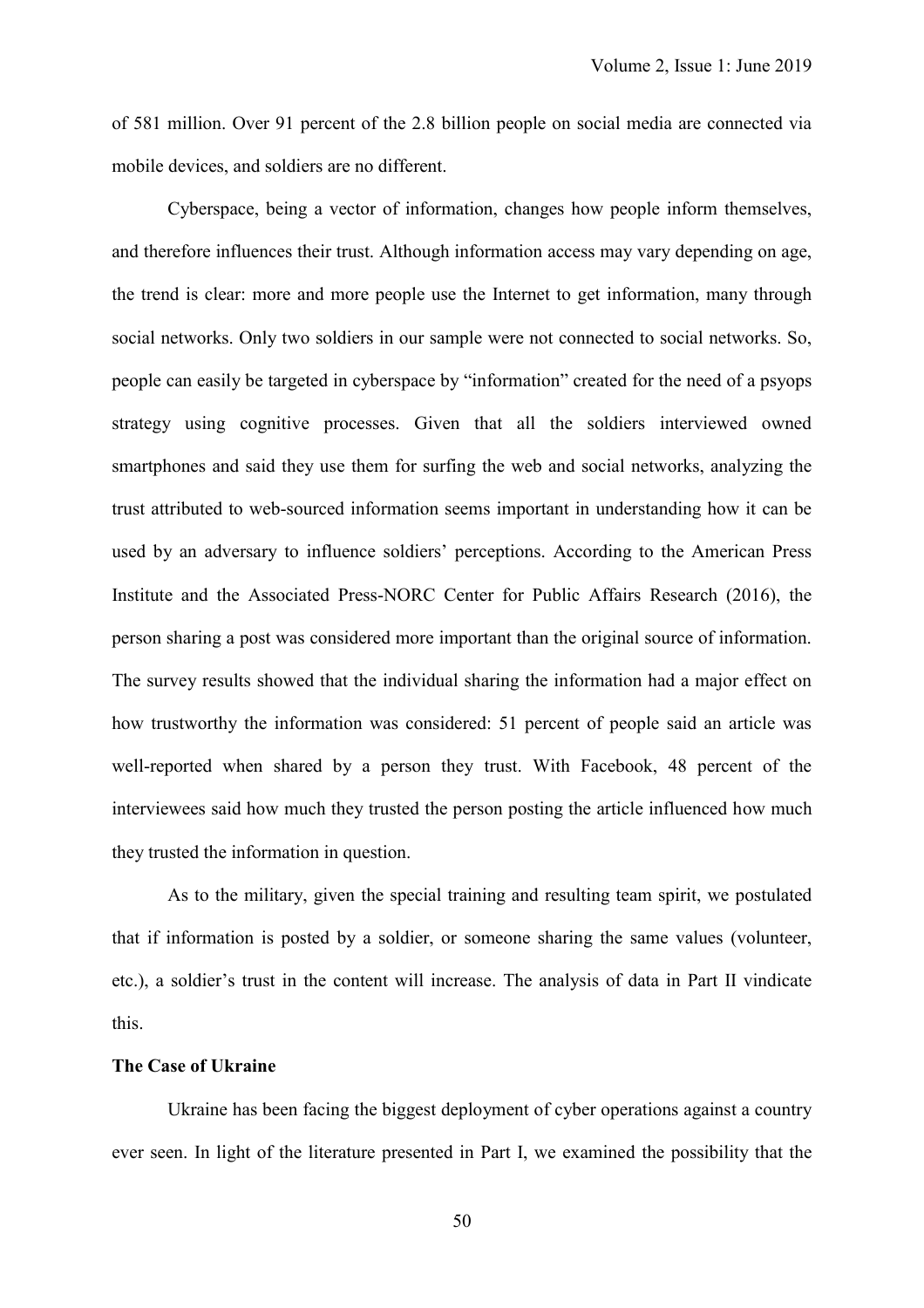trust of active and veteran Ukrainian soldiers had been affected by cognitive methods of Internet-based attacks. The purpose was to see whether their perceptions had altered and uncertainty increased in relation to their Internet consumption, and if so whether the effect was significant enough to modify their behavior. Another key question was whether they were aware of being potential targets or not.

## *Significance of the Case Study*

Before answering these questions by means of data analysis, we discuss the value of Ukraine as an example. In Ukraine, the kinetic conflict was accompanied by massive waves of cyberattacks of many kinds. While Russia had already used such methods against Estonia and Georgia, the case of Ukraine is unprecedented in its magnitude. For many experts (Greenberger 2017; Weedon, 2015), it was a blueprint for testing various methods and estimating their effects. For NATO's CCDCOE, the use of cyberattacks by (in all appearance, Russia) was part of a broader strategy of information warfare (Geers et al. 2015).

Specific to Ukraine, cyberattacks included psyops cyber operations intended to affect as many people as possible and weaken the central government and country. We found that various channels were used in order to match the psychological profiles of targets and that the military was no exception, quite the contrary. Many military personnel received text messages on their mobile phones, encouraging them to stop fighting, go back home, or leave their positions. Meanwhile, more subtle operations were conducted through the Internet. We found that the soldiers we interviewed had received fraudulent messages. For example, the profiles of dead soldiers were used to send Facebook chat messages and spread "information" to sow doubt and mistrust toward state institutions. The soldiers explained that since they didn't know their "brothers in arms" were actually dead they were more inclined to believe these messages. This is paramount as such operations used soldiers' in peer-group trust to sow doubt about members of government or commanding officers.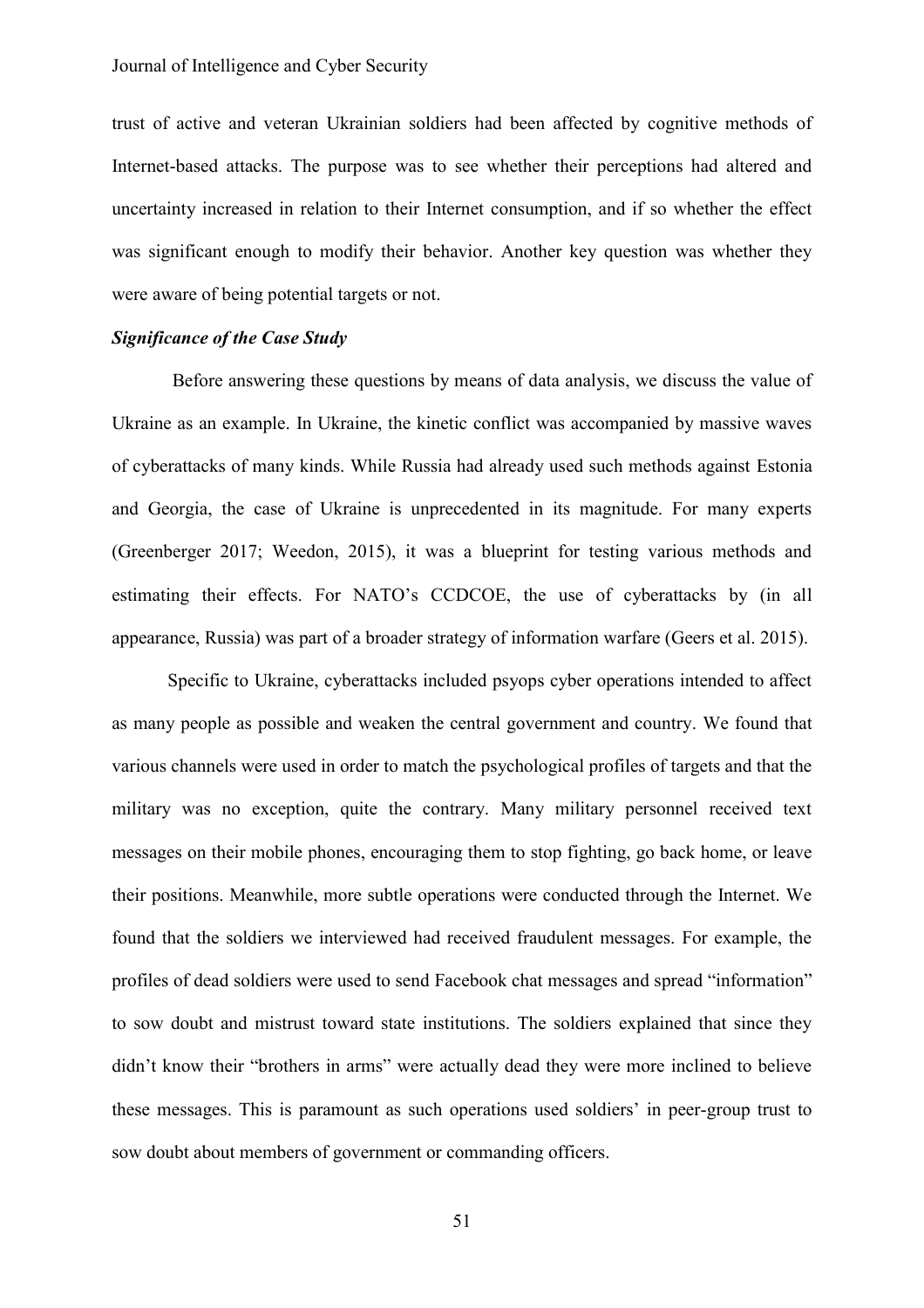Active fighters were not the only targets: a vast operation was also conducted on veterans. Veterans are ideal targets, as they exemplify an ideal of heroism for the general population, occupy a special position as thought leaders or national symbols, and have been trained in firearms handling. Many of them are young and thus part of the labor force and have political weight as voters and/or potential political leaders. Moreover, their past in EO makes them a potentially explosive social group. The way they feel can therefore have a profound influence on people's perceptions.

Except for certain occasions—tactical war phases, for example—the final goal seems to be to increase uncertainty in the minds of soldiers and fighters. To this end, some information media such as blogs or social networks were used (Weedon 2015). These practices are in accordance with Russian cyber warfare strategy such as developed by General Gareev (2015), or Colonel Chekinov and Lieutenant General Bogdanov (2011, 2013). According to them, information is a component of New-Generation War (NGW). As such, subversive operations involving information can be used to create chaos and provoke various kinds of disturbance, including weakened state resilience. Russian cyber warfare strategists have even recommended the use of mass media to stir up chaos and confusion in government but also in military management, particularly command and control. This matches the desired results of operations conducted in Ukraine. As a mirror effect, their recommendations for safeguarding Russia from such operations can be reversed for devising battle plans. For instance, their proposals included keeping sources of domestic (Russian) information out of reach of adversarial influence; yet in Ukraine, information channels were penetrated by exogenous influence.

Last but not least, Russian cyber warfare strategists have advised that information, including psychological warfare, should predominate in NGW, and be used extensively. The effect on the human psyche targeted is clearly to misinform, as well as encourage discontent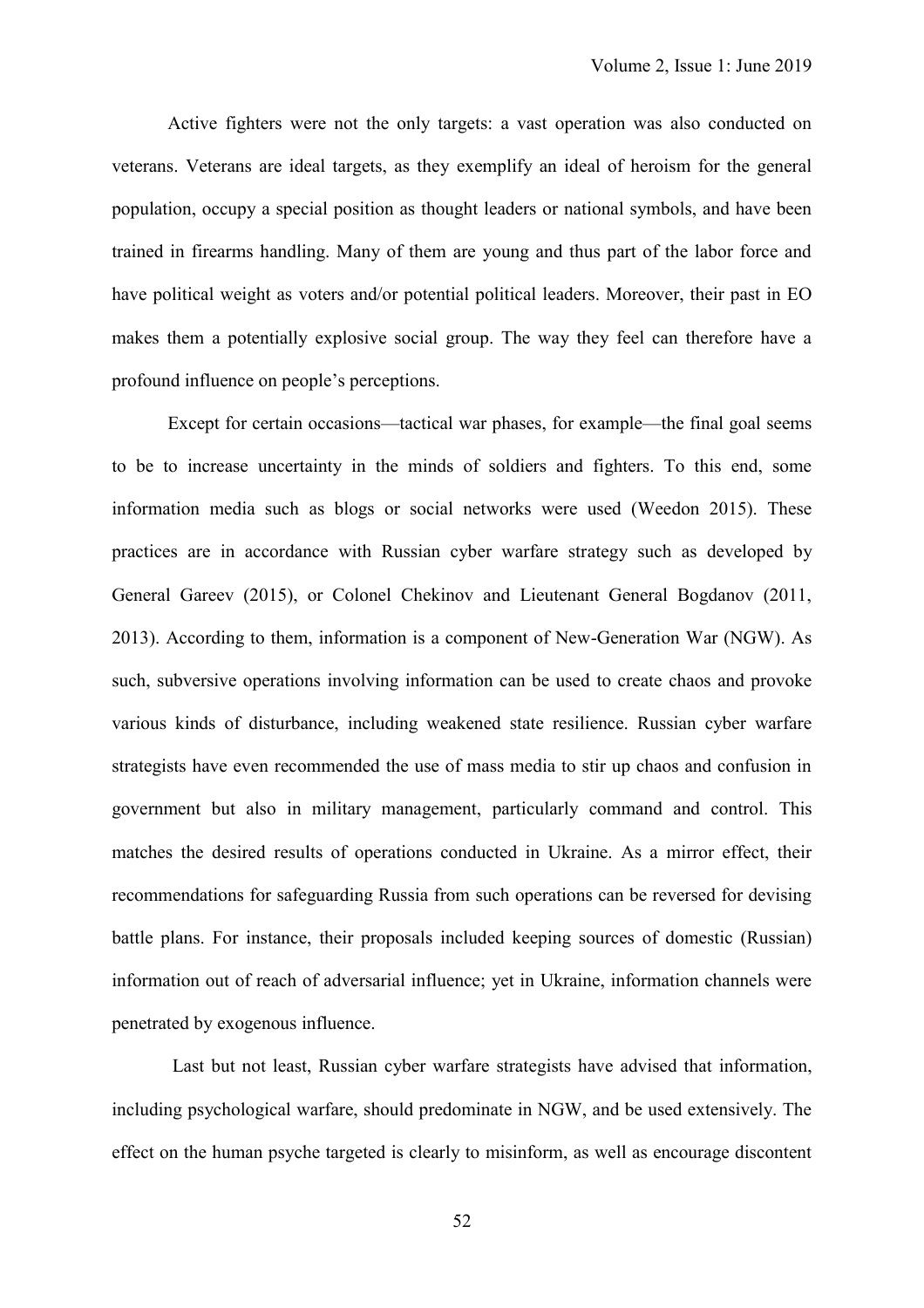and unlawful acts. Analysis of the data collected in Ukraine thus seems to suggest a global military strategy, since loss of trust resulting in disengagement and changes to soldiers' behavior can be assimilated with unlawful acts based on discontent. Further, the result of these operations upon the execution of orders is clearly disruptive of military management, and command and control.

## *Data Collection and Research Methodology*

Since 2014, we have made several trips to Ukraine, during which we witnessed cyber operations on various population levels. The data collection presented is based on research into the literature and field observations, static and dynamic, on and off the battlefield.

The goal of the research trip in February 2017, during the battle of Avdiivka, was to interview soldiers and veterans and establish whether their uncertainty had changed according to their Internet consumption, specifically according to a certain type of content. For context, the government had been vigorously promoting military values since the beginning of the conflict in Ukraine. Travel was initially planned to Avdiivka. However, due to the battle that broke out in the city, safe access was not assured, and we traveled instead to Poltava and Krementchuk. Poltava has a hospital where many wounded soldiers were treated for physical and psychological trauma. Krementchuk has a military school and a large part of its population was affected by the war. In addition, many soldiers were based in these cities to ensure turnover on the front line, ensuring ease of access to interview subjects.

#### *Survey methodology*

After local contacts had introduced the researchers to various groups, thirty active soldiers and veterans were interviewed after being divided into two groups, one of fifteen veterans (all wounded physically or psychologically) and one of fifteen active soldiers. The soldiers were assured of their anonymity and that the interviews would be neither transmitted nor published, as much for reasons of national security as to increase their trust in the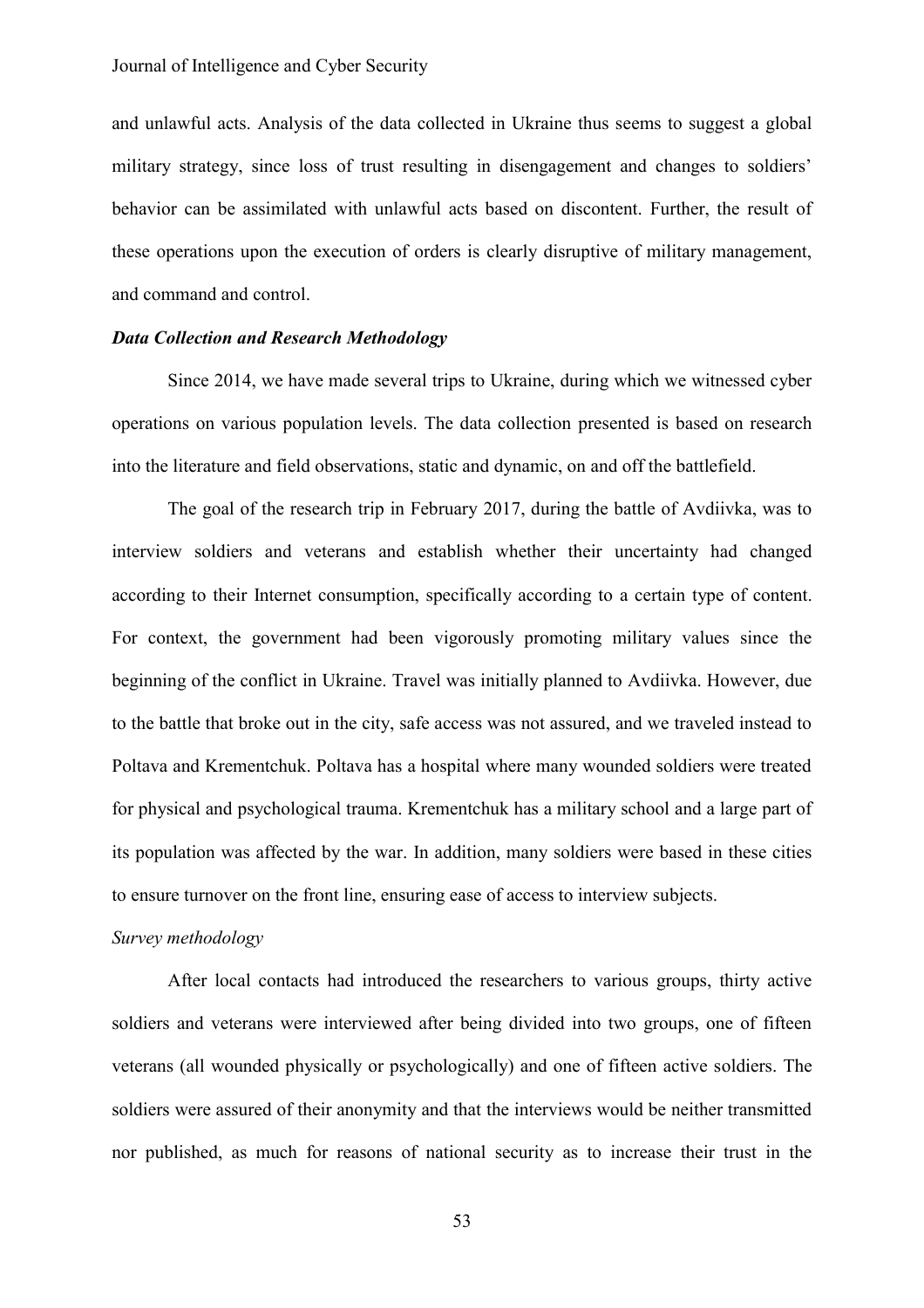researchers. The surveys used a qualitative approach designed to obtain as much information as possible.

Concerning the question set, the interviews were not strictly directed but many questions were recurrent, thus allowing an analytical framework to be defined. For instance, the soldiers were asked to quantify their trust in various structures (group, institution, and government) on a Likert scale from 0 to 5, as well as their confidence in various kinds of media (radio, television, social networks, and alternative media such as blogs and nongovernmental information websites). They were also invited to explain their Internet habits and how they get their information. They were surveyed on how they felt about their institution and government before and after operations and also asked about the various media they listen to and why. The subjects were thus interviewed to ascertain whether their trust and perception of the government and their military hierarchy could have been influenced by cyber content and/or their Internet consumption. Lastly, they were asked about their perception of being or not being a potential target for psyops on the Internet. They were asked to elaborate on their answers. The interviews were sometimes followed by discussions on Skype or by email at the soldiers' discretion. Several of them used these discussions to send material, especially fake profiles they had spotted, or blog posts that particularly interested, impressed, or influenced them.

## *Analysis and Results*

The qualitative data were processed with Nvivo 12; some data were extracted using Excel in order to express results as percentages, allowing us to perform the analysis presented here.

Analysis of the data collected from interviews with soldiers in Ukraine sheds light on several points. First, their daily consumption of Internet data was very diverse (from 0.5 to 6 hours). Nonetheless, it seems that the ones who changed their mind the most were those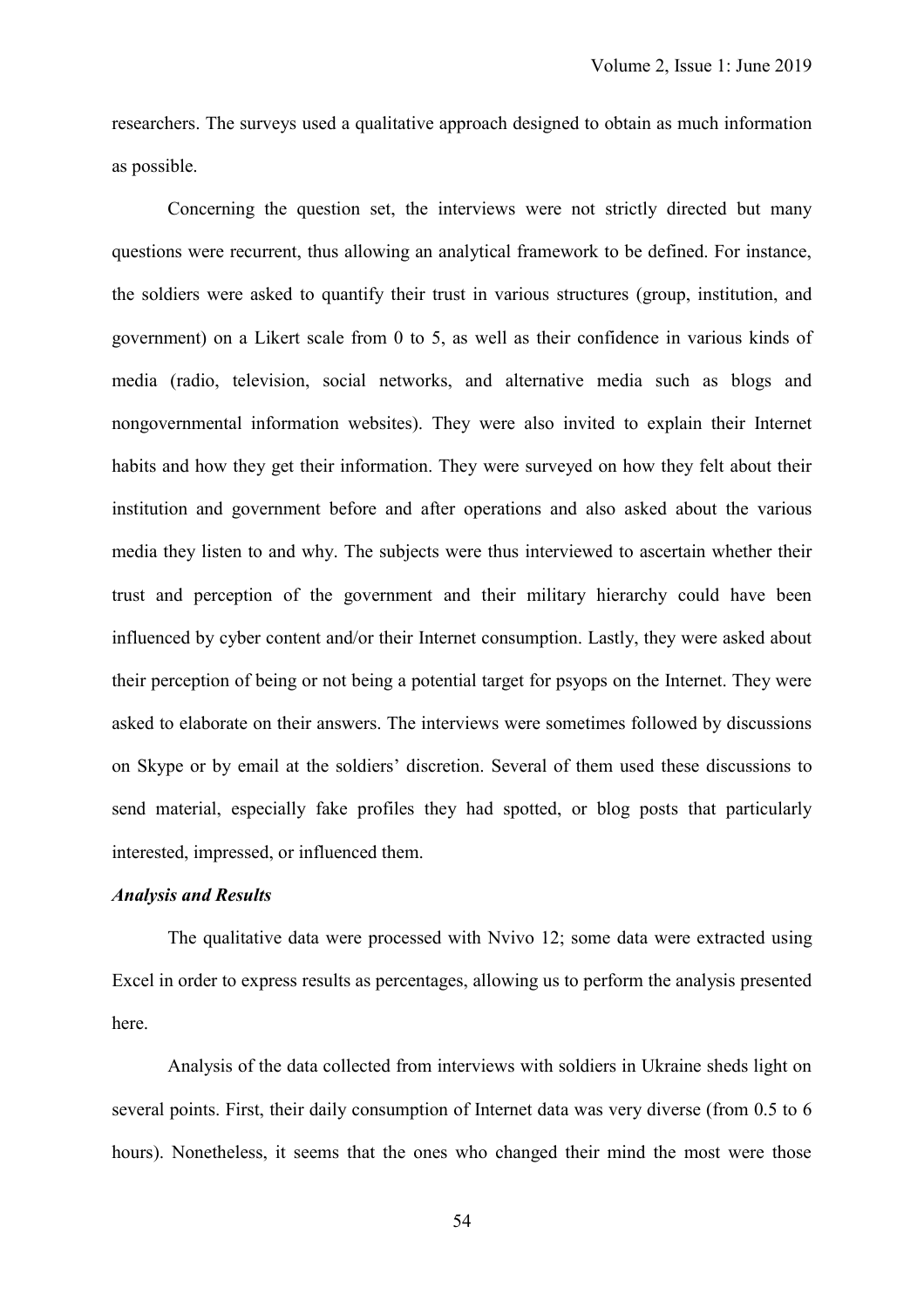#### Journal of Intelligence and Cyber Security

connected two to four hours per day, in other words it was not the biggest consumers who were the most influenced. However, we need to look more deeply into this observation, especially when it comes to the data consumption environment (private or public, etc.). Second, in terms of age, it seems that soldiers belonging to "Generation Y" were more responsive and increased their uncertainty level toward institutions and government most. Some of them went so far as to say they had changed their behavior enough to not strictly obey a direct order. As justification, they explained that they had discovered details revealing that some of their commanders were not as "trustworthy" as they expected them to be. One of them explained that "I won't risk my life for someone who shows no respect for us, the sons of Ukraine, and for our wounded." Here, we also noticed the development of a gap between "us" the soldiers, and "they," "the others," in other words, the military hierarchy or members of government.

The interviewed soldiers' experience and participation in kinetic operations seemed to give them the feeling that they were more legitimate than the government in judging the merit of an action. For instance, one explained, "I believe less and less in people who do not have their hands in grease, who had never been on the field;" another told us that "there are too many people talking about what they do not know ... it's getting on my nerves." Yet another soldier concluded that "they are wearing figures just for the pictures, reality is that they don't know anything." At the same time, one thing we observed in a focus group of Ukrainian soldiers was that they never stopped believing in the core of their cause ("fighting for Ukraine") but have gradually dissociated it from Ukraine's government. One explained, "I believe less and less in our government and its capacity to help us. I only believe in Ukraine, those who fight. Those who do not stop fighting."

Indeed, the growing mistrust of the "others" has ratcheted up doubt in their government and, for some, President Poroshenko in particular. As to their level of trust in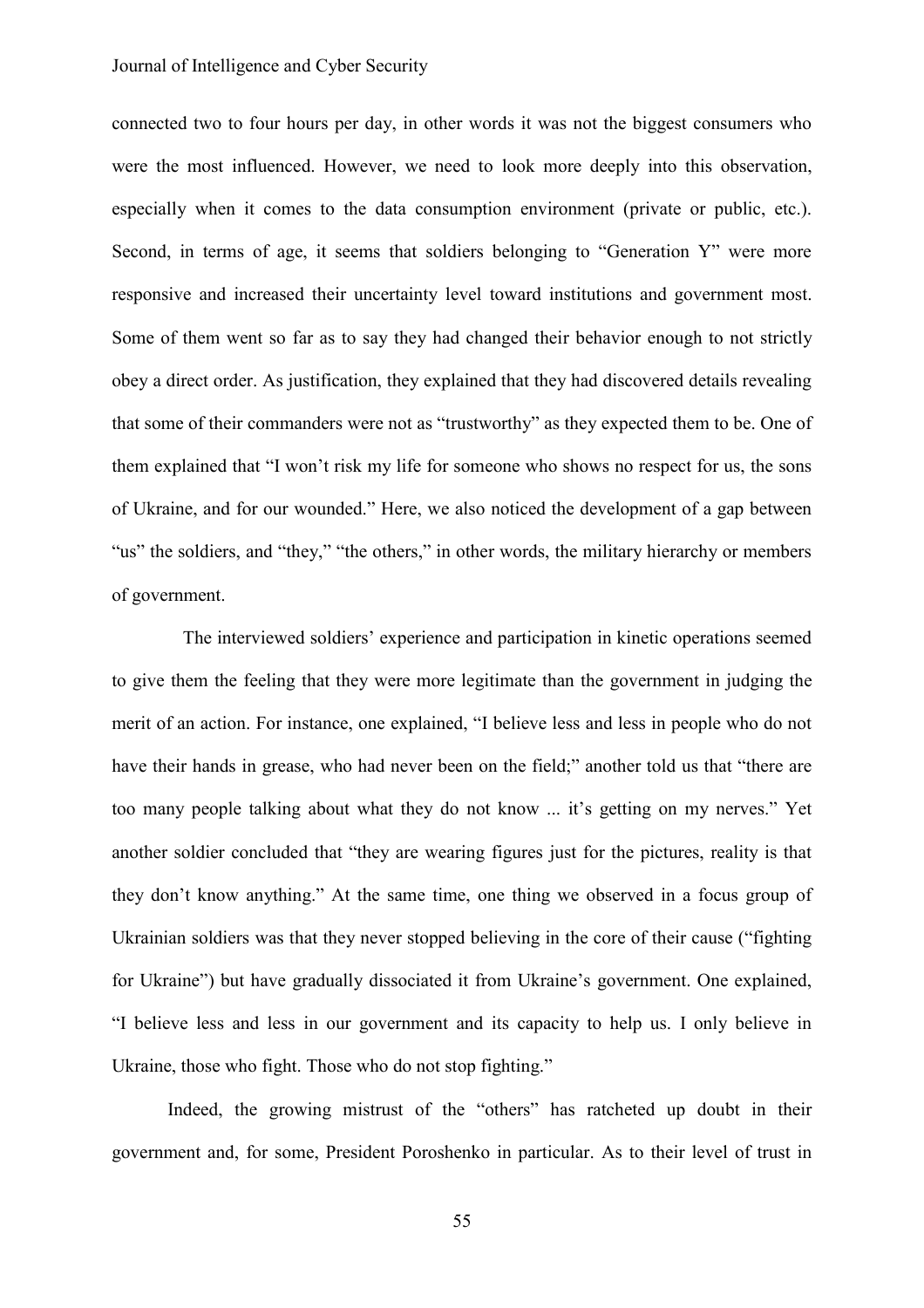various media, they mainly seemed to trust social networks and alternative media more than official ones, which are perceived as tied too much to government or oligarchs. For instance, one explained to us that "the newspapers, the big media belong to men who serve politics, so it's not the truth that they want us to believe." Another said, "when you are not paid for your publication you are more honest, so I think blogs and social network lie less than big media."

In explaining this gap in trust, soldiers argued that they mostly trusted their brothers in arms" and volunteers because they had similar experiences and fought for the same cause. It also seemed quite clear that their self-perception was strongly linked to their soldier's identity (even if they had other professions before the war) and patriotic fight for their country. Furthermore, they described themselves using military values and vocabulary (like patriotism, honor, and loyalty). It seems that they adopted these cognitive data (learned by training, the very nature of their job) as part of themselves, of the way they perceive themselves: these cognitive elements have become personal and affective ones. The cognitive components of their training and conditioning eventually became part of their personality.

According to the research we conducted, the soldiers we interviewed and surveyed seem to have been targeted by multi-step operations. Firstly, strong cognitions inherited from training were reinforced. In a military environment, this was easy to achieve since the targets believed their contact (the writer of the papers they read or sharer of the information seen or heard, etc.) was involved in military operations and therefore shared the same values. This was indicated by the use of expressions such as "brother in arms," "sons of Ukraine," "we," or "us." Furthermore, since this concerns values of importance to soldiers, the agent involved appears increasingly trustworthy. Consequently, an adversary can send misinformation to his target, linking this cognition with the field in which he wants to sow doubt.

For instance, soldiers showed us articles associating a member of government or a superior with the disrespectful treatment of veterans or wounded fighters who, in a soldier's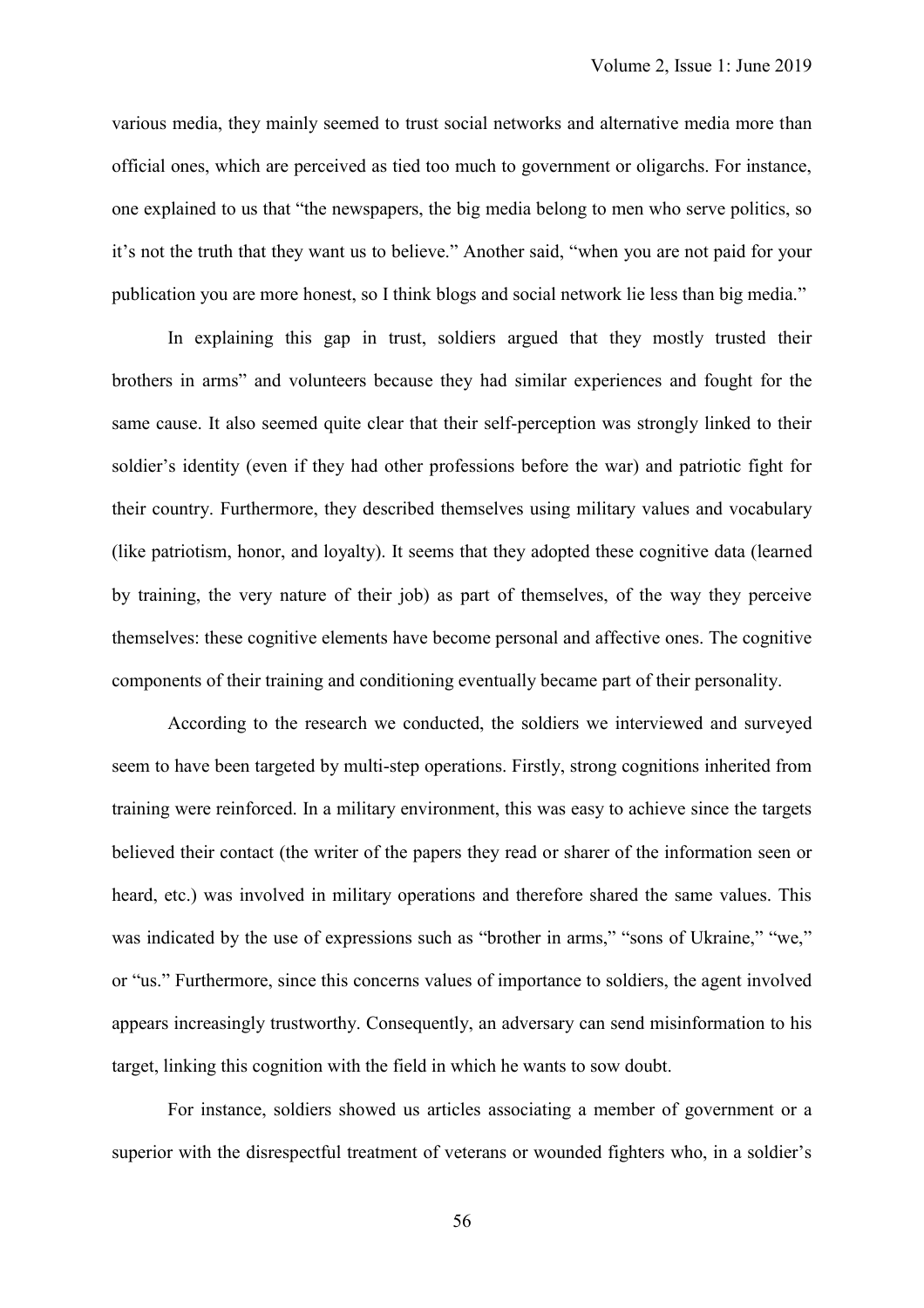#### Journal of Intelligence and Cyber Security

belief system, deserve military honors. As the information is completely opposed to the way soldiers want to see themselves and their values, this content was rejected. This example is no exception, and this kind of reaction is founded on soldiers' self-perception, even if it is based on cognitions resulting from training and conditioning. We thus noticed that some soldiers' strong cognitions were reinforced, particularly via Internet chats with apparently fake profiles or through the fraudulent use of deceased soldiers' profiles. Other strong cognitions were increased through blogs forwarded by "friends" or by other soldiers, sometimes real but sometimes created on purpose.

Thanks to mobile data, interactions between the targets and psyops agents can occur every day. Some may encourage targeted persons to perform specific actions at specific times, but this is very unlikely. It would require the conjunction of two complicated phenomena: an exact action and an exact time. When the focus group was asked whether they thought they could be a target of interest, the answer was unanimously "no." The explanation given was that, in their opinion, they were not strategic targets because they were not officers and did not hold strategic information or data. They particularly did not feel they could be strategic targets themselves. On the other hand, the focus group agreed they could be targeted by propaganda, but as Ukrainians and not as soldiers. Were it to happen, however, they thought it wouldn't work on them as they "knew separatists' and Russian lies too well to be fooled." Yet, the focus group only referred to "higher" propaganda and not its most subtle forms, i.e., the use of cognitive dissonance. One counterintuitive result is that soldiers felt they were not affected by cyber operations, all the while acknowledging that their opinion about the government and military command had changed as they "learned" more about them, largely through information obtained online.

The implications here are important. If the perpetrator of an attack were to obtain an increase in uncertainty among a large enough proportion of a military team, this could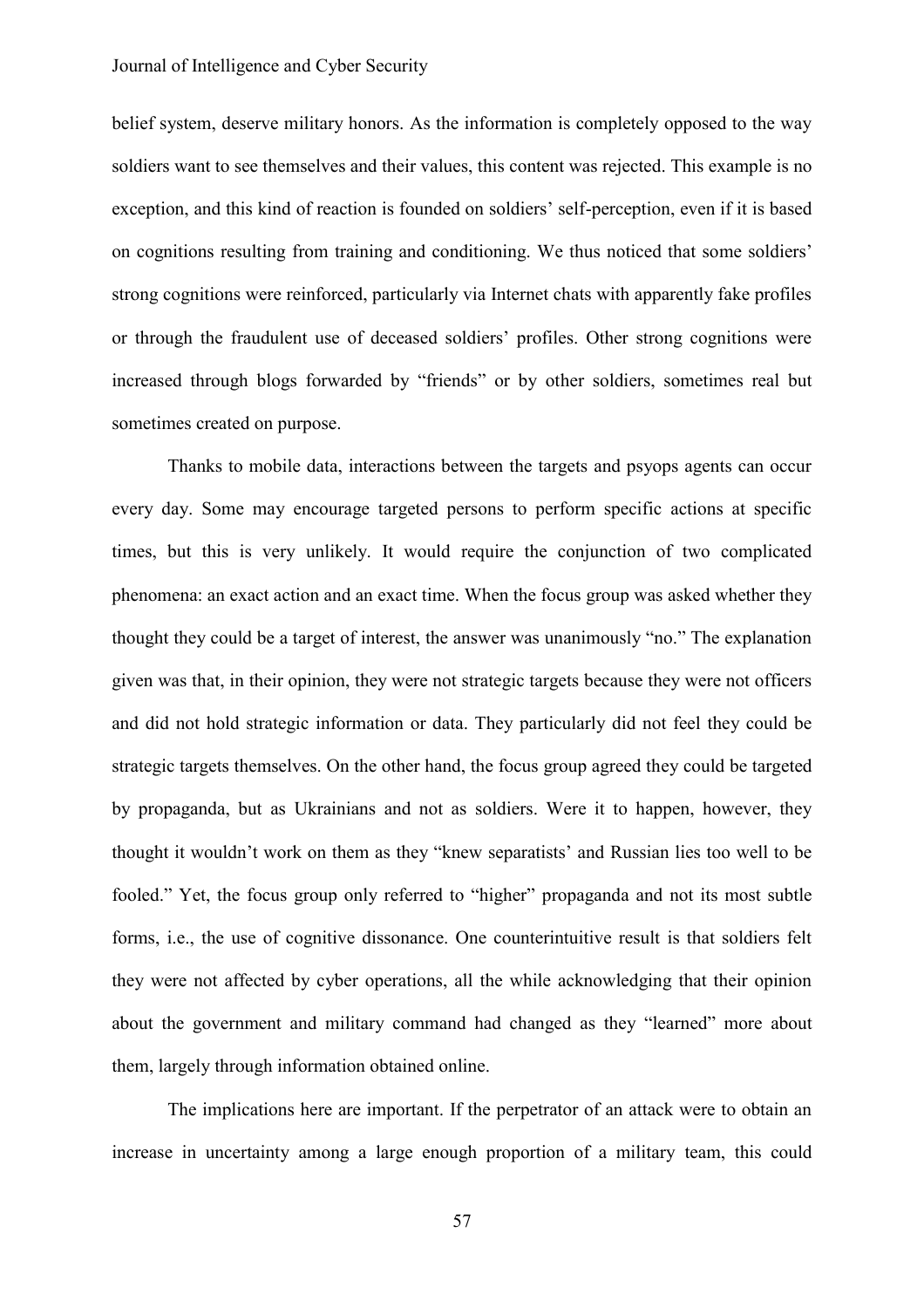increase his ability to cause the operation to fail. With increased levels of doubt and uncertainty, military personnel may not behave as they are supposed to. This is very dangerous as mission planning is built on the basis that soldiers will obey orders without variation and relies on behavioral stability. In the end, the nature of behavioral change does not matter. What does is that overreaction could be as dangerous for the conduct of a mission as underreaction. By underreaction, we understand a weaker response than expected, such as not executing an order or taking more time to carry it. In all cases, targeted soldiers do not accord with their conditioning and engagement. It is this 'disengagement' that can jeopardize the mission. These operations and their observed effects are related to trust in military teams, and to military psychology. Using cyber operations could be particularly advantageous for an adversary. Their efficiency can be significant on two levels, first from a practical point of view, in other words, on efficiency, and second in terms of the interest to the organization using these kinds of operations, in other words, on strategy. Concerning efficiency, many people use the internet to get information, in other words, cognitive elements. Cognitive dissonance can thus be used to trigger a psychological motivational discomfort and attempt to change the behavior of any subject. In addition, the internet can be used all day long to affect people, which means they can be subjected to several phases of cognitive dissonances, thereby increasing the rate of success in behavior change. Moreover, in accordance with the theories of Aronson (1968, 1992, and 1999) and Cooper & Stone (1999), cognitive dissonance can be deployed if a target's training is known and the values learned have become part of their personality, as occurs in the military. The Ukrainian case seems to validate this theory.

# **Conclusion**

Based on the above observations, it appears that cognitive dissonance through misinformation circulated on the internet can be used as an efficient tool for psyops to affect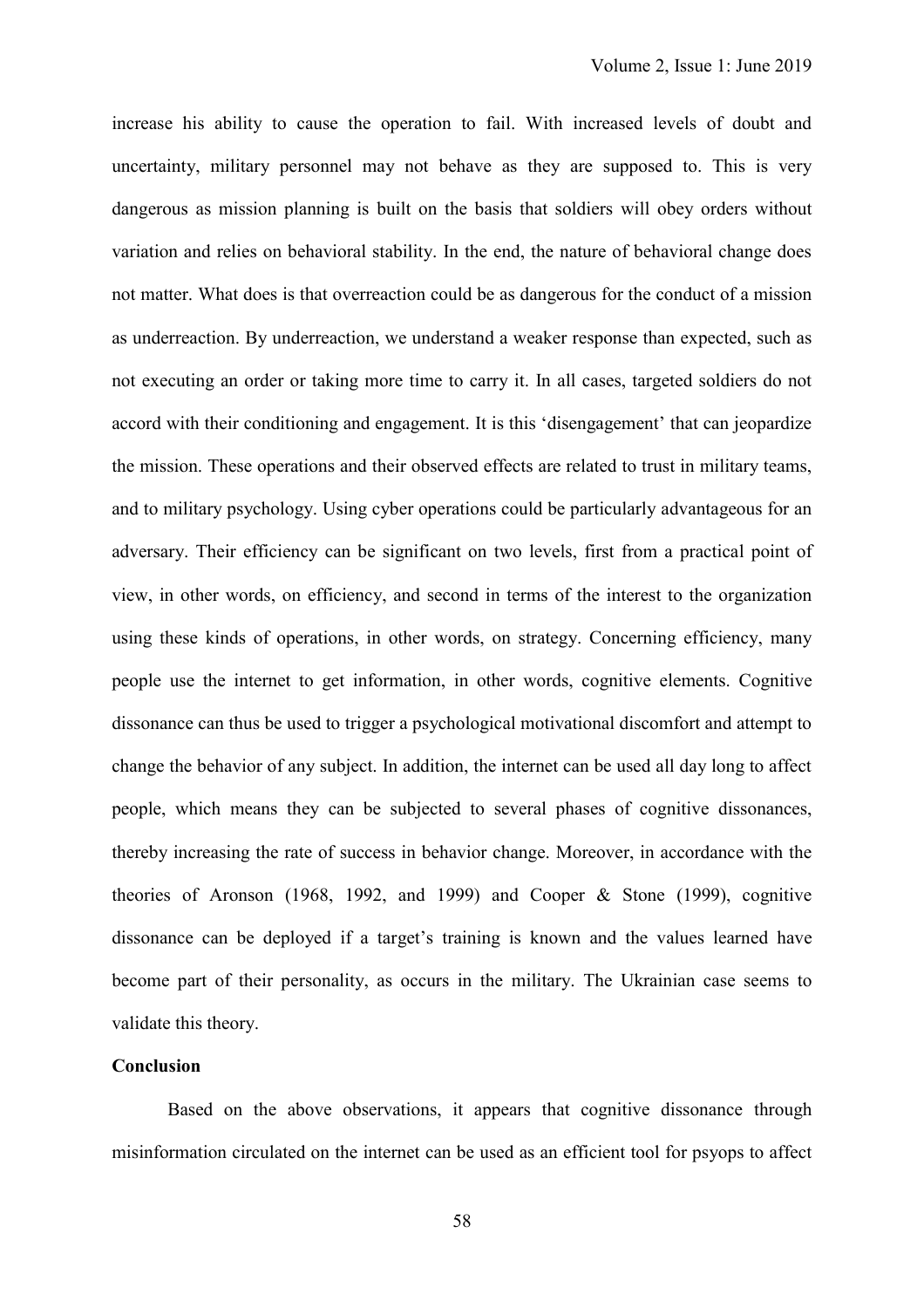#### Journal of Intelligence and Cyber Security

trust. If Ukraine were indeed a blueprint for Russian destabilization operations, the methods used were presumably worked out beforehand. In agreement with the concept of cognitive dissonance, the more the cognitive and affective dimensions are merged, the easier it should be to influence somebody using methods discussed in this theory. In the case of soldiers, since training and personal values merge in accordance with self-consistency theory, an adversary can easily obtain the profile of a military team, including soldiers' self-perceptions. In other words, the more someone is trained and conditioned, the more he can become a target. This holds the possibility of many practical consequences.

First, using the training and conditioning of military personnel as key component of these cyber operations, the assailant does not need to send agents into the field, close to targets, to perform individual psychological profiles. It is not only safer, decreasing the risk of being unmasked, but also less expansive, as long as the training and values inculcated have been studied enough. Looked at cynically, using this method, part of the work is done by the victim, not by the assailant, thereby reducing the latter's work. Further, as the target changes his behavior in accordance with the values he believes in and the training he received, he will not realize he is acting under someone else's influence. In our study, soldiers stated they couldn't be targeted and, even if they were, wouldn't be affected. Finally, we may suspect that when a soldier is subject to long-term cognitive dissonance, even if he does not change his behavior, he will feel psychological discomfort, for cognitive dissonance affects brain activity, in particular the prefrontal cortex and anterior cingular cortex (Gehring et al, 1993; Amodio, et al, 2004; Harmon-Jones et al, 2008). This in turn becomes a human management issue during both the short and long terms for the assaulted person. On the strategic level, the benefit of this kind of weaponization means that it will be very complicated to prove the involvement of the head of operations, and just as complicated to detect the attack itself. In the Ukrainian case, even if president Poroshenko points the finger at Russia for many of the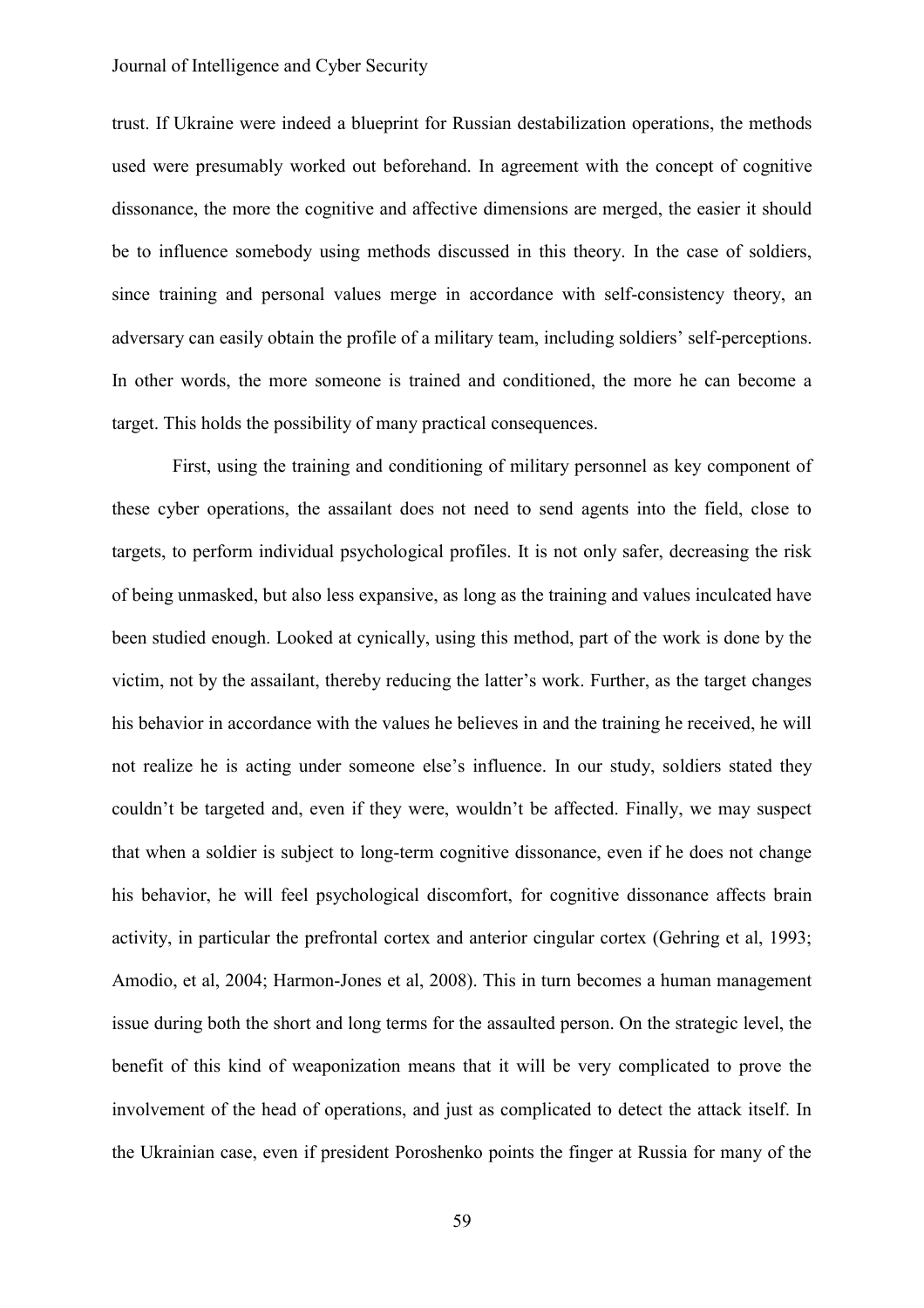cyber-attacks and cyber operations his country has faced since 2014, actually proving Russian involvement is very complicated. Given the wide range of people and events involved, it would be very difficult to link attacks conducted via multiple channels with an overall state strategy. Concerning Ukraine, various hacker groups are known to be involved in the war, such as CyberBerkuts, Cozy Bears, FancyBears, or SandWorm. However, despite strong suspicion, no sufficient proof has ever been brought to a court of law. Consequently, any government might find it useful to hide behind seemingly autonomous hacker groups to target another country without fear of falling under the scope of international law, military or otherwise. Alternatively, those attacked can hardly respond in kind if they wish to respect the law.

Further, since either detecting or attributing these cyber operations is complicated, assailants could more than likely apply them during peacetime. The high level of internet penetration and the fact that cyber's multi-channel nature can be used to generate cognitive dissonance and affect System I enough to upset its relation with System II is extremely interesting, particularly because no commitment is needed for the outbreak of information dissonance (Vaidis and Gosling; 2011). Thus, if information that appeared on a smartphone can trigger dissonance, the target does not need to have sought the information for a reaction to be emulated. Moreover, the rapid growth of 5G will probably play its role in future developments, revolutionizing our relationship with technology and information. As such, the present results are probably just the first step in further research, as operations like this are likely to increase in importance as time progresses.

#### **Bibliography**

Adams, B., Webb, R., Trust development in small teams, Defense research and development Canada, Toronto contract report, CR-2003-016, Guelph, Ontario; Human System Incorporated, 2003.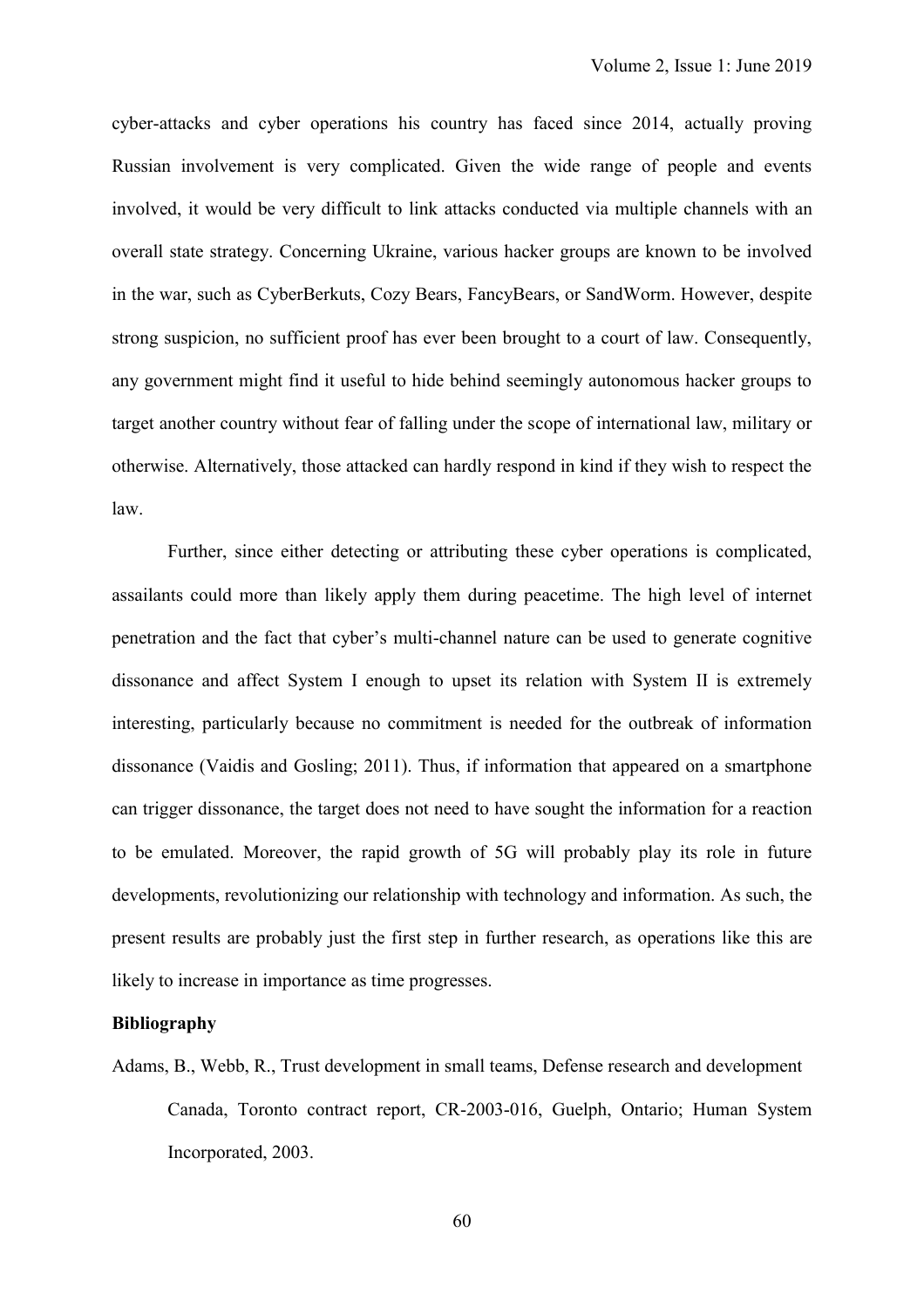- Allais, M., Fondements d'une theorie positive des choix comportant un risque et critique des postulats et axioms de l'école americaine. Paris: Imprimerie Nationale, 1955.
- Amodio, D., Harmon-Jones, E., Devine, P.J., Curtin J.J., Hatley S., & Covert A., 'Neural signal for the detection of unintentional race bias', Psychological Science, 2004, pp. 85-93.
- American Press Institute and the Associated Press-NORC Center for Public Affairs Research, 'Who shared it?' : How Americans decide what news to trust on social media, American Press Institute, 2017.
- Aronson, E., 'The cognitive and behavioral consequences of the confirmation and disconfirmation of expectations', Application for research grant submitted to the National Science Foundation, 1968, Harvard University.
- Aronson, E., The return of the repressed: dissonance theory makes a comeback, Psychological inquiry, 1999, pp. 303-311.
- Barratt, E.S., Impulsivity: Integrating cognitive, behavioral, biological, and environmental data in W. G. McCown, J. L. Johnson, & M. B. Shure (Eds.), The impulsive client: Theory, research, and treatment, 1993, pp. 39-56. Washington, DC, US: American Psychological Association.
- Battacharya, R., Devinney, T.M., Pillutla, M.M., A formal model of trust based on outcomes, Academy of management review, 1998, 23(3), pp. 459-472.
- Bourdon, R., Theorie du choix rationel ou individualisme méthodologique? Revue du MAUSS, 2004, 2, pp. 281-309.

Cabinet Deloitte, Usages Mobiles 2015: A Game of Phones, annual report, January 2016

- Chekinov, S.G, Bogdanov, S.A, "The Nature and Content of a New-Generation War," Voennaya Mysl' (Military Thought), 2013, No. 10, pp. 13-25.
- Clarke, A.R., Cyber War, Harper Collins, 2010.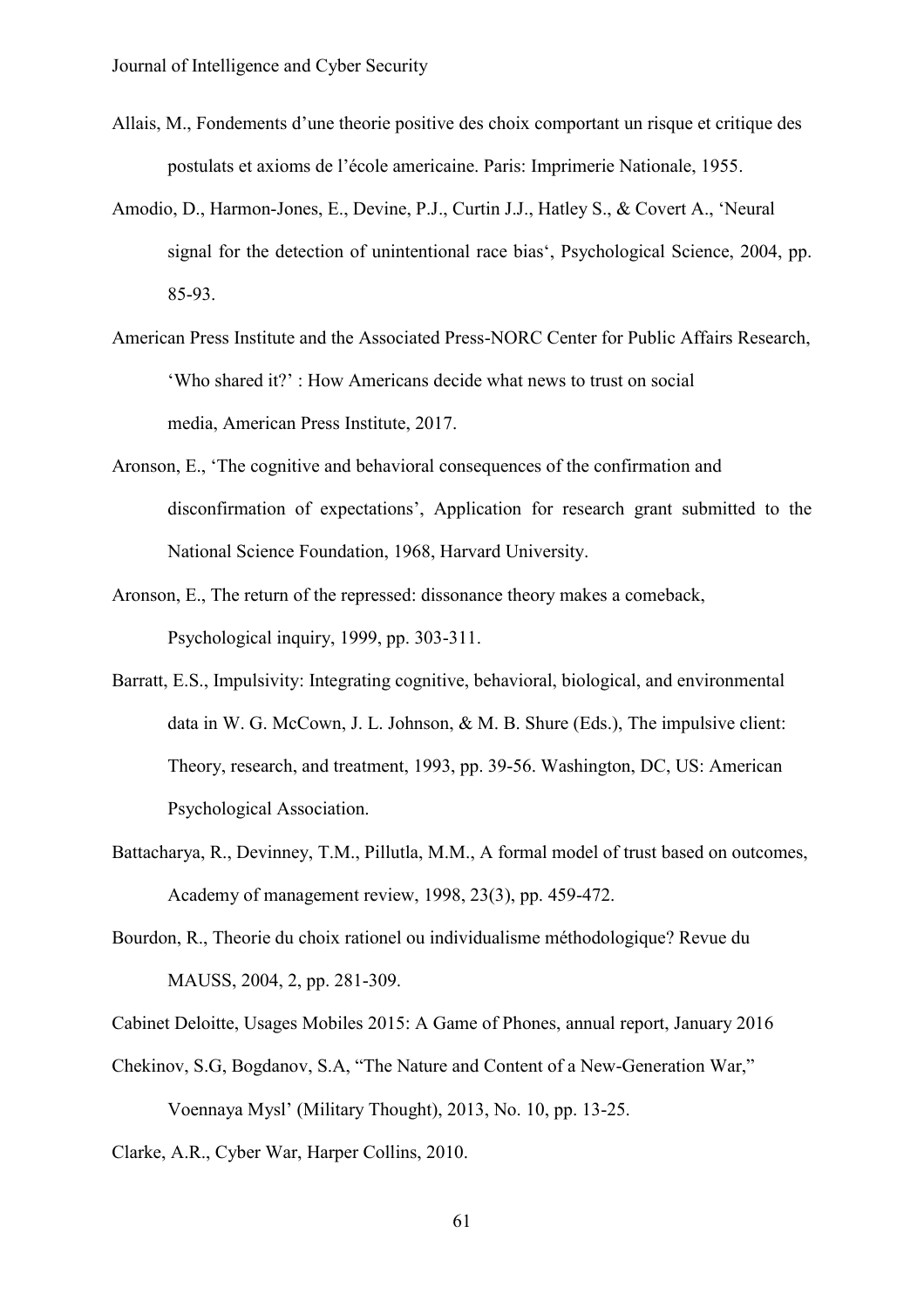- U.S DoD, JP1-02: Department of Defense Dictionary of Military and Associated Terms, DoD, Washington: DoD., 2010. https://fas.org/irp/doddir/dod/jpl\_o2.pdf.
- Elster, J., Gerschenfeld, A. Le laboureur et ses enfants: deux essais sur les limites de la rationalité. Paris: Les Editions de Minuit, 1986.
- Etzoni, A., A Comparative Analysis of Complex Organizations on Power, Involvement, and their Correlates, The free press, New York, 1961.
- Eurostat statistics explained. internet activities in the past three months by age group EU-28, 2016, Eurostat edition, 2016.

http://ec.europa.eu/eurostat/statisticsexplained/index.php.

- Festinger, L., Une théorie de dissonance cognitive, Les classiques de sciences usines et sociales, Paris, Enrick B Editions, 1956.
- Friedman M., The methodology of positive economics, *in* Friedman, M., *Essays on Positive Economics*, Chicago, University of Chicago Press, 1953
- Gareev, M.A (unattributed report summarizing his speech), "How Does One Develop a Modern Army?" Krasnaya Zvezda Online, 2016, 11
- Geers, K., Giles, K., Wirtz, J.J., Lewis, J.A, Lebicki, M., Koval, N., Pakharenko, G., Weedo, J., et al, Cyber War in Perspective: Russian Aggression against Ukraine, CCDCOE, 2015
- Gehring, W.J., Goss, B., Coles, M.G.H., Meyer, D.E., & Donchin, E., A neural system for error detection and compensation, Psychological Science, 1993, pp. 385-390
- Gilovich, T., Griffin, D., & Kahneman, D., Heuristic and biases: the psychology of intuitive judgement, New York, NY, US: Cambridge University Press. 2002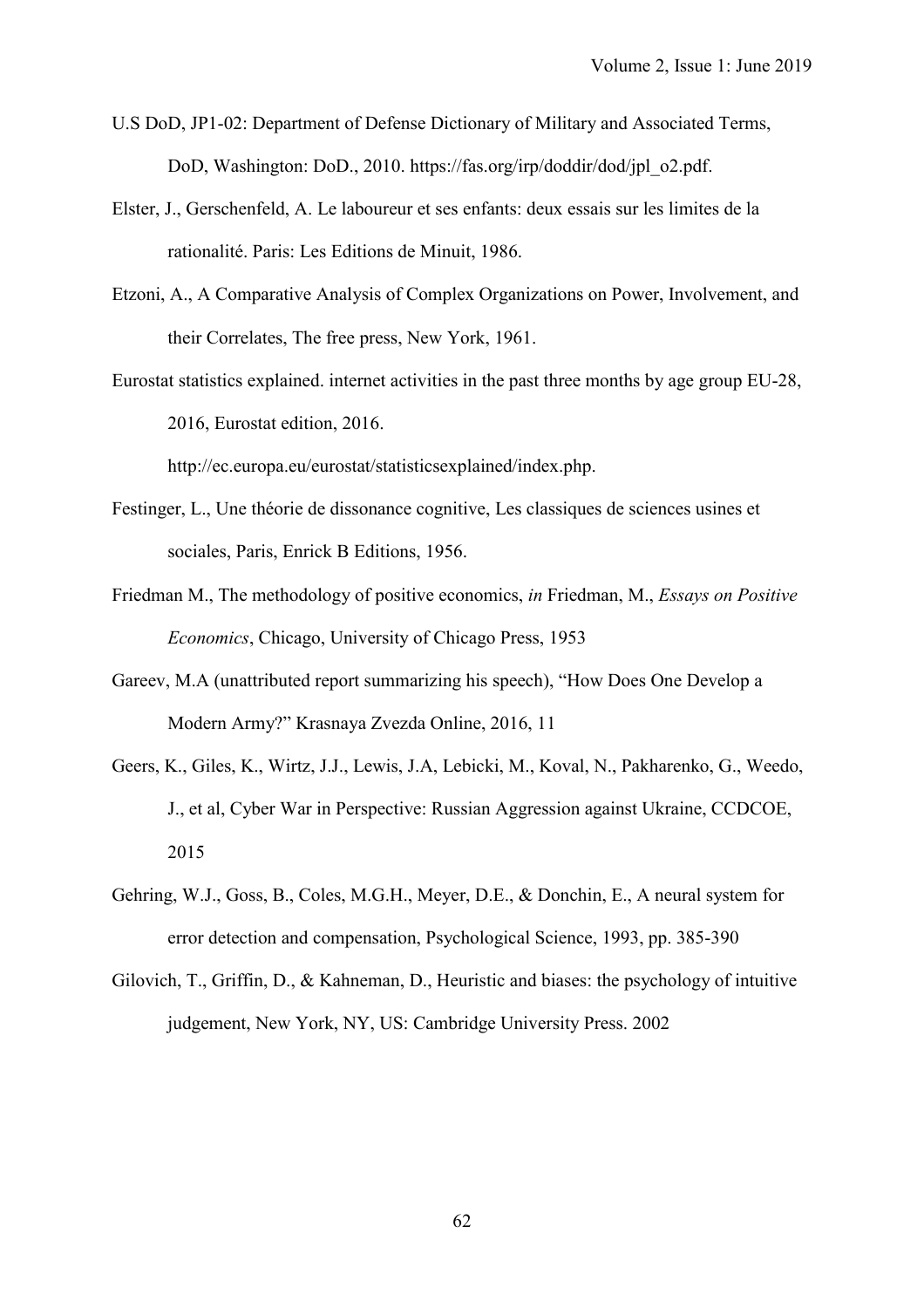- Greenberg, A., Hunting the hackers: How Ukraine became Russia's test lab for cyberwar, Wired, (20 June 2017)
- Harmon-Jones, E., Brehm, J., Greenberger, J., Simon, L. & Nelson, D., 'Evidence that the production of aversive consequence is not necessary to create cognitive dissonance', Journal of Personality and Social Psychology, 1996, pp. 5-16
- Harmon-Jones, E., Harmon-Jones, C., Fearn, M., Singleton, J.D., & Johnson, P. 'Left prefrontal cortical activation and spreading of alternatives: tests of the action-based model dissonance', Journal of personality and social science, 2008, pp. 1-15
- Hootsuite & We are Social, Special Reports Digital in 2017: Global overview, January 2017. [https://wearesocial.com/special-reports/digital-in-2017-global-overview.](https://wearesocial.com/special-reports/digital-in-2017-global-overview)
- Jonas, E., Greenberg, J., Frey, D. Connecting terror management and dissonance theory: evidence that mortality salience increases the preference for supporting information after decision', Personality and social psychology Bulletin, 2003, pp. 1181-1189.
- Kahneman, D., & Tversky, A. (1977). Intuitive prediction: Biases and corrective procedures. DTIC Document. Retrieved December 3, 2016.
- Kahneman, D., & Tversky, A. (1981). The simulation heuristic*.* DTIC Document. Retrieved December 8, 2016.
- Kahneman, D., Beatty, J., Pupil diameter and load memory, Science, 1966, vol 154, pp. 1583-1585.
- Kahneman, D., Tursky, B., Shapiro, D., Crider, A., Pupillary, heart rate, and skin resistance changes during a mental task, Journal of Experimental Psychology, 1969, 79, pp. 164-167.
- Klein, G.A., Source of Power: How People Make Decisions. Cambridge, Mass: MIT press, 1999.
- Kulpin, A., Rauscher, K.F., Yaschenko, V., for East-West Institute, 2014, Critical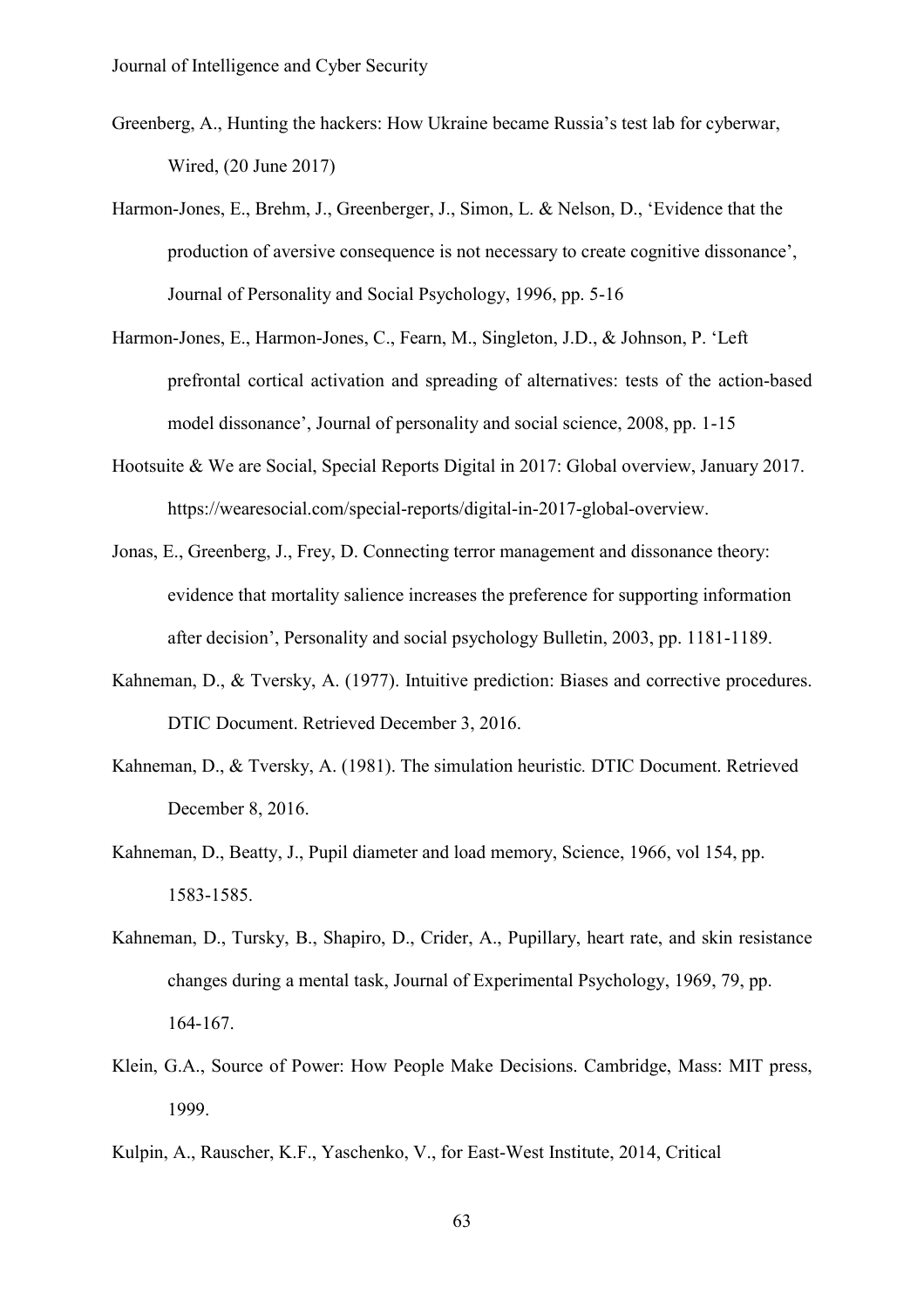Terminology Foundations 2, In: Russia-US Bilateral on Cybersecurity, Habes B. Godwin III (eds), Policy Report 2/2014.

Libicki, M., Cyberdeterrence and Cyberwar, RAND Corporation, 2009.

- Lièvre, P., Repères pour un management des situations extrêmes, 25e congrès de l'Association francophone de Gestion des ressources humaines, 6 & 7 November 2014.
- McAllister, D.J., Affect- and cognition-based trust as foundation for interpersonal cooperation in organizations, Academy of Management Journal, 1995, pp. 24-95.
- Mayer, R.C., Davis, J.H., and Schoorman, F.D., 'An Integrative Model of Organizational Trust', the Academy of Management Review, 1995, Vol. 20, No. 3, pp. 709-734
- Morewedge, C.K., Kahneman, D., Associative processes in intuitive judgement, Trends in cognitive science, 2010, vol 14, Issue 10, pp. 435-440.
- Mullen, B., Cooper, C., 'The relation between group cohesiveness and performance: An integration', Psychological Bulletin, 1994, pp. 210-227.
- Negroponte, N., Being Digital, Alfred A Knops, New York 1995.
- Orléan, A., Hétérodoxie et incertitude, Epistémologie et Autonomie, Les cahiers du CREA Ecole Polytechnique, 1986, Paris.
- Rivolier, J., Stress et situation extrêmes, Bulletins de la psychologie, 1998, pp. 6-20.
- Rousseau, D., Sikins, S., Burt, R., and Camerer, C.F., 'Not so different after all: a cross discipline view of trust', Academy of management review, 1998, 23(3), pp. 393-404.
- Schaap, A.J., 'Cyber warfare operations: development and use under international law', Air Force Law Review n°64, 2009, pp. 121-170.
- Stewart, N.K., The south Atlantic conflict of 1982. A case study on military cohesion, U.S Army Alexandria, 1998.
- Stone, J., Cooper, J., A self-standards model of cognitive dissonance, Journal of